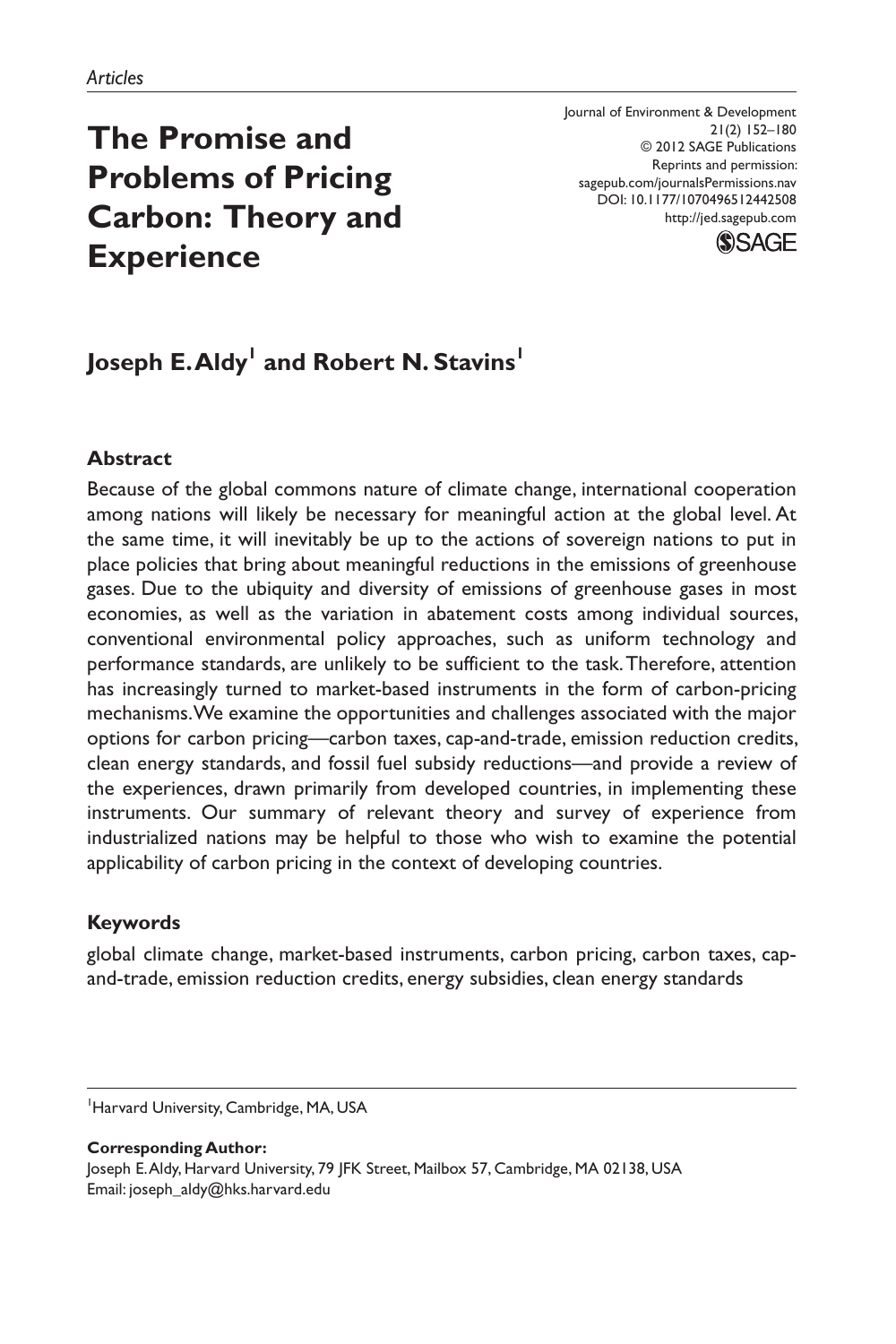## **Introduction**

In a modern economy, nearly all aspects of economic activity affect greenhouse gas in particular, carbon dioxide  $(CO_2)$ —emissions, and hence the global climate. To be effective, climate change policy must affect decisions regarding these activities. This can be done in one of three ways: (a) mandate businesses and individuals to change their behavior regarding technology choice and emissions; (b) subsidize businesses and individuals to invest in and use lower emitting goods and services; or (c) price the greenhouse gas externality, so that decisions take account of this external cost.

By internalizing the externalities associated with  $CO<sub>2</sub>$  emissions, carbon pricing can promote cost-effective abatement, deliver powerful innovation incentives, and ameliorate rather than exacerbate government fiscal problems. By pricing  $CO<sub>2</sub>$  emissions (or, equivalently, by pricing the carbon content of the three fossil fuels—coal, petroleum, and natural gas), governments defer to private firms and individuals to find and exploit the lowest cost ways to reduce emissions and invest in the development of new technologies, processes, and ideas that could further mitigate emissions. A range of policy instruments can facilitate carbon pricing, including carbon taxes, cap-and-trade, emission reduction credits, clean energy standards, and fossil fuel subsidy reduction.

Some of these instruments have been used with success in other environmental domains as well as for pricing  $CO_2$  emissions. The U.S. sulfur dioxide  $(SO_2)$  cap-andtrade program cut U.S. power plant  $SO_2$  emissions more than 50% after 1990 and resulted in compliance costs one half of what they would have been under conventional regulatory mandates (Carlson, Burtaw, Cropper, & Palmer, 2000).<sup>1</sup> The success of the  $SO_2$  allowance trading program motivated the design and implementation of the European Union's Emission Trading Scheme (EU ETS), the world's largest capand-trade program, focused on cutting  $CO<sub>2</sub>$  emissions from power plants and large manufacturing facilities throughout Europe (Ellerman & Buchner, 2007). The U.S. lead phase-down of gasoline in the 1980s, by reducing the lead content per gallon of fuel, served as an early, effective example of a tradable performance standard (Stavins, 2003). These positive experiences provide motivation for considering market-based instruments as potential approaches to mitigating greenhouse gas emissions. This article focuses on the experience in industrialized countries that have implemented these instruments extensively. We hope that our summary of relevant theory and survey of experience from industrialized nations may be helpful to those who wish to examine the potential applicability of carbon pricing for developing countries.

# **Climate Change Policy Instruments for the Regional, National, or Subnational Level**

We consider five generic policy instruments that could conceivably be employed by regional, national, or even subnational governments for carbon pricing, including carbon taxes, cap-and-trade, emission reduction credits, clean energy standards, and fossil fuel subsidy reduction. First, however, we examine the possibility of relying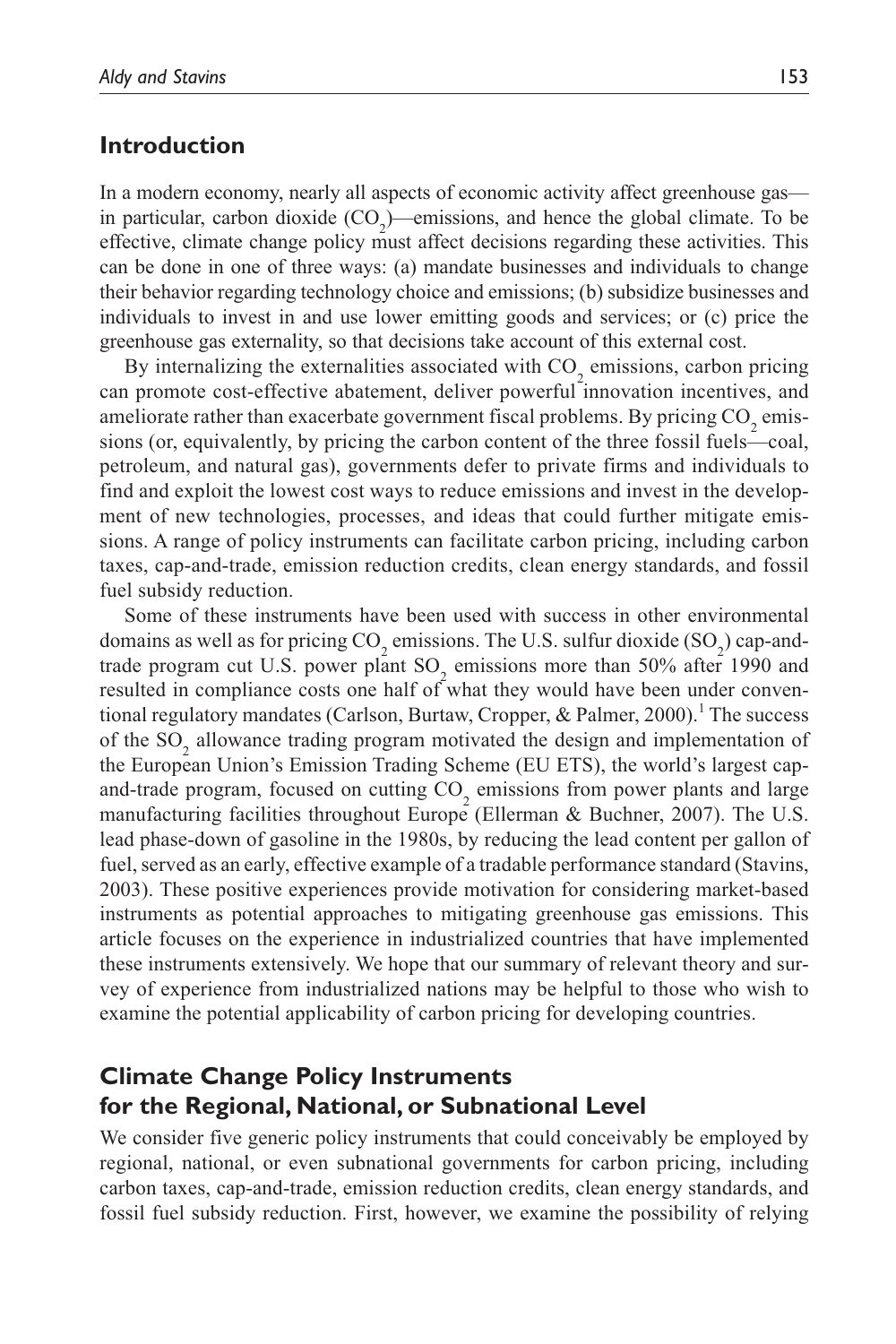on conventional environmental policy approaches, namely, command-and-control instruments, which have dominated environmental policy in virtually all countries over the past four decades.<sup>2</sup>

#### *Command-and-Control Regulations*

Conventional approaches to environmental policy employ uniform standards to protect environmental quality. Such command-and-control regulatory standards are either *technology based* or *performance based*. Technology-based standards typically require the use of specified equipment, processes, or procedures. In the climate policy context, these could require firms to use particular types of energy-efficient motors, combustion processes, or landfill-gas collection technologies.

Performance-based standards are more flexible than technology-based standards, specifying allowable levels of pollutant emissions or allowable emission rates, but leaving the specific methods of achieving those levels up to regulated entities. Examples of uniform performance standards for greenhouse gas abatement would include maximum allowable levels of  $CO_2$  emissions from combustion (e.g., the grams-of- $CO_2$ -per-mile requirement for cars and light-duty vehicles recently promulgated as part of U.S. tailpipe emission standards) and maximum levels of methane emissions from landfills.

Uniform technology and performance standards can—in principle—be effective in achieving some environmental purposes. But, given the ubiquitous nature of greenhouse gas emissions from diverse sources in an economy, it is unlikely that technology or ordinary performance standards could form the centerpiece of a meaningful climate policy.

Furthermore, these command-and-control mechanisms lead to non-cost-effective outcomes in which some firms use unduly expensive means to control pollution. Since performance standards give firms some flexibility in how they comply, performancebased standards will generally be more cost-effective than technology-based standards, but neither tends to achieve the cost-effective solution.

Beyond considerations of static cost-effectiveness, conventional standards would not provide dynamic incentives for the development, adoption, and diffusion of environmentally and economically superior control technologies. Once a firm satisfies a performance standard, it has little incentive to develop or adopt cleaner technology. Regulated firms may fear that if they adopt a superior technology, the government may tighten the performance standard. Technology standards are worse than performance standards in inhibiting innovation since, by their very nature, they constrain the technological choices available.

The substantially higher cost of a standards-based policy may undermine support for such an approach, and securing political support may require a weakening of standards and hence lower environmental benefits.<sup>3</sup>

The key limitations of command-and-control regulations can be avoided through the use of market-based policy instruments. In the context of climate change, this essentially means carbon pricing.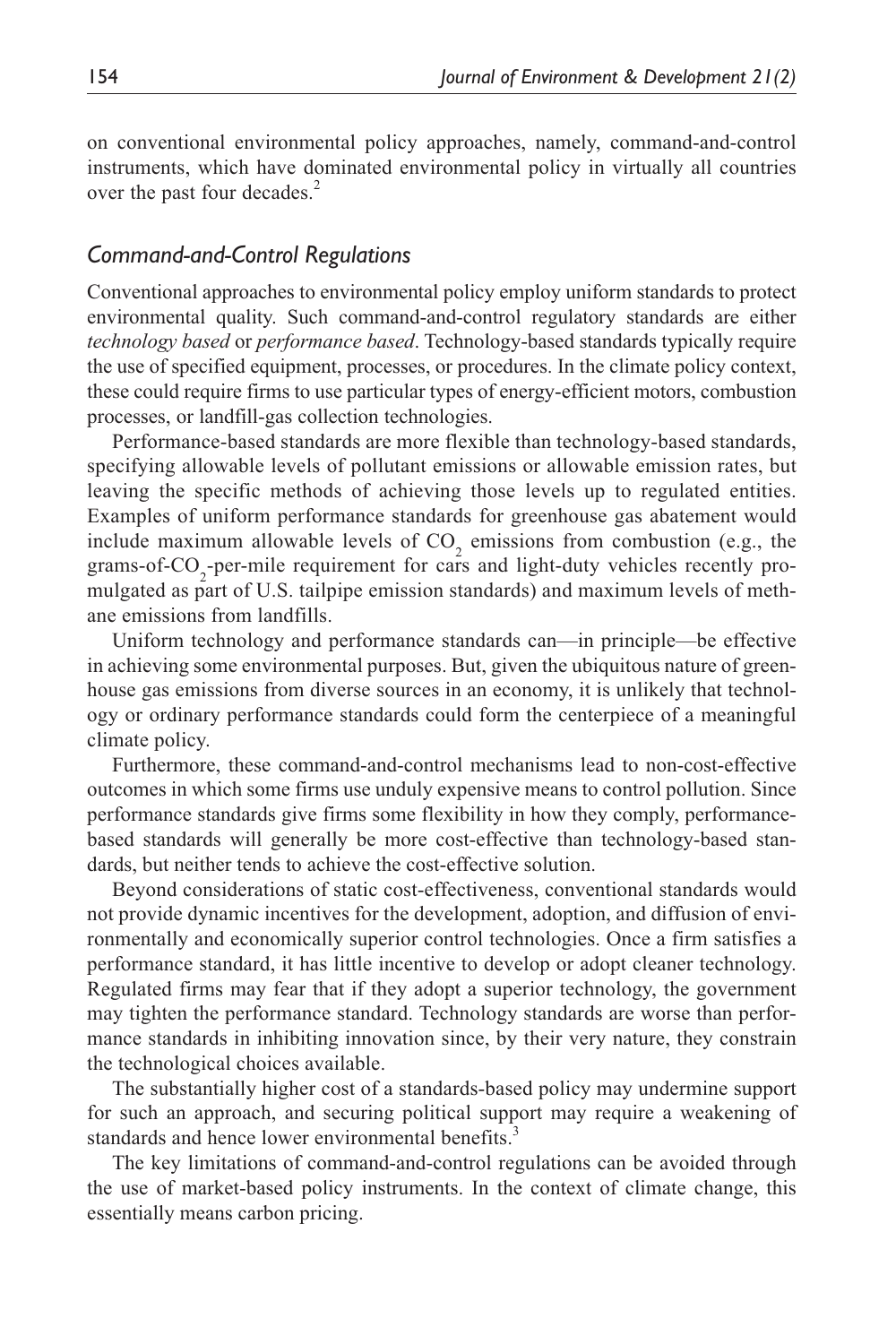#### *Carbon Taxes*

In principle, the simplest approach to carbon pricing would be through government imposition of a carbon tax (Metcalf, 2007). The government could set a tax in terms of dollars per ton of  $CO_2$  emissions (or  $CO_2$ -equivalent on greenhouse gas emissions) by sources covered by the tax, or—more likely—a tax on the carbon content of the three fossil fuels (coal, petroleum, and natural gas) as they enter the economy. To be cost-effective, such a tax would cover all sources, and to be efficient, the carbon price would be set equal to the marginal benefits of emission reduction, represented by estimates of the social cost of carbon (Interagency Working Group on Social Cost of Carbon, 2010). Over time, an efficient carbon tax would increase to reflect the fact that as more greenhouse gas emissions accumulate in the atmosphere, the greater is the incremental damage from one more ton of  $CO<sub>2</sub>$ . Imposing a carbon tax would provide certainty about the marginal cost of compliance, which reduces uncertainty about returns to investment decisions, but would leave uncertain economy-wide emission levels (Weitzman, 1974).

The government could apply the carbon tax at a variety of points in the product cycle of fossil fuels, from fossil fuel suppliers based on the carbon content of fuel sales ("upstream" taxation/regulation) to final emitters at the point of energy generation ("downstream" taxation/regulation). Under an upstream approach, refineries and importers of petroleum products would pay a tax based on the carbon content of their gasoline, diesel fuel, or heating oil. Coal-mine operators would pay a tax reflecting the carbon content of the tons extracted at the mine mouth. Natural-gas companies would pay a tax reflecting the carbon content of the gas they bring to surface at the wellhead or import via pipelines or liquefied natural gas (LNG) terminals. Focusing on the carbon content of fuels would enable the policy to capture about 98% of U.S.  $CO<sub>2</sub>$  emissions, for example, with a relatively small number of covered firms—on the order of a few thousand—as opposed to the hundreds of millions of smokestacks, tailpipes, and so forth, that emit  $CO_2$  after fossil fuel combustion.

A carbon tax would be administratively simple and straightforward to implement in most industrialized countries, since the tax could incorporate existing methods for fuel-supply monitoring and reporting to the regulatory authority. Some developing countries with effective tax systems, including monitoring and enforcement regimes to minimize tax evasion, could also implement carbon taxes in a relatively straightforward manner. Given the molecular properties of fossil fuels, monitoring the physical quantities of these fuels yields a precise estimate of the emissions that would occur during their combustion.

In the event that carbon capture and storage technologies become commercially available, a crediting system for downstream sequestration could complement the emission tax system. A firm that captures and stores  $CO_2$  through geological sequestration, thereby preventing the gas from entering the atmosphere, could generate tradable  $\text{CO}_2$  tax credits and sell these to firms that would otherwise have to pay the emission tax<sup>4</sup>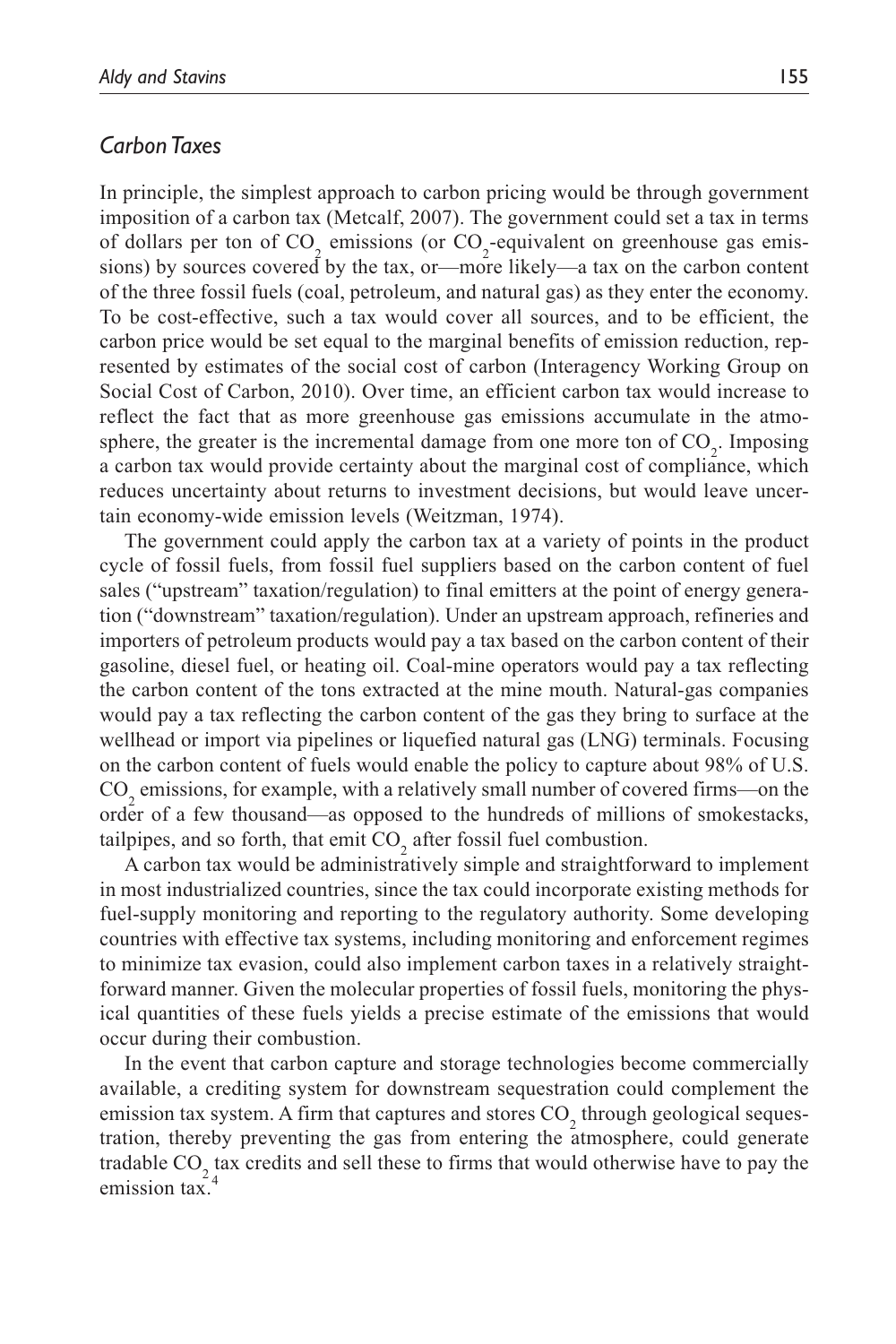As fuel suppliers face the emission tax, they will increase the cost of the fuels they sell. This will effectively pass the tax down through the energy system, creating incentives for fuel-switching and investments in more energy-efficient technologies that reduce  $CO<sub>2</sub>$  emissions.

The effects of a carbon tax on emission mitigation and the economy will depend in part on the amount and use of the tax revenue. For example, an economy-wide U.S. carbon tax of US\$20 per ton of  $CO_2$  would likely raise more than US\$100 billion per year. The carbon tax revenue could be put toward a variety of uses. It could allow for reductions in existing distortionary taxes on labor and capital, thereby stimulating economic activity and offsetting some of a policy's social costs (Goulder, 1995; Goulder & Parry, 2008). Other socially valuable uses of revenue include reduction of debt, and funding desirable public programs, such as research and development of climate-friendly technology. The tax receipts could also be used to compensate lowincome households for the burden of higher energy prices as well as compensating others bearing a disproportionate cost of the policy.

The implementation of a carbon tax (or any other meaningful climate policy instrument) will increase the cost of consuming energy and could adversely affect the competitiveness of energy-intensive industries. This competitiveness effect can result in negative economic and environmental outcomes: firms may relocate facilities to countries without meaningful climate change policies, thereby increasing emissions in these new locations and offsetting some of the environmental benefits of the policy. Such "emission leakage" may actually be relatively modest, because a majority of the emissions in developed countries occur in nontraded sectors, such as electricity, transportation, and residential buildings. However, energy-intensive manufacturing industries that produce goods competing in international markets may face incentives to relocate and advocate for a variety of policies to mitigate these impacts (Aldy & Pizer, 2011).

Additional emission leakage may occur through international energy markets as countries with climate policies reduce their consumption of fossil fuels and drive down fuel prices, those countries without emission mitigation policies increase their fuel consumption in response to the lower prices. Since leakage undermines the environmental effectiveness of any unilateral effort to mitigate emissions, international cooperation and coordination becomes all the more important. These competitiveness impacts on energy-intensive manufacturing could be mitigated through policy designs we discuss below. Also, it is important to keep in mind that these emission leakage effects exist with any meaningful climate policy, whether carbon pricing or command-and-control.

Real-world experience with energy pricing demonstrates the power of markets to drive changes in the investment and use of emission-intensive technologies. The run-up in gasoline prices in 2008 resulted in a shift in the composition of new cars and trucks sold toward more fuel-efficient vehicles, while reducing vehicle miles traveled by the existing fleet (Ramey & Vine, 2010). Likewise, electric utilities responded to the dramatic decline in natural gas prices (and decline in the relative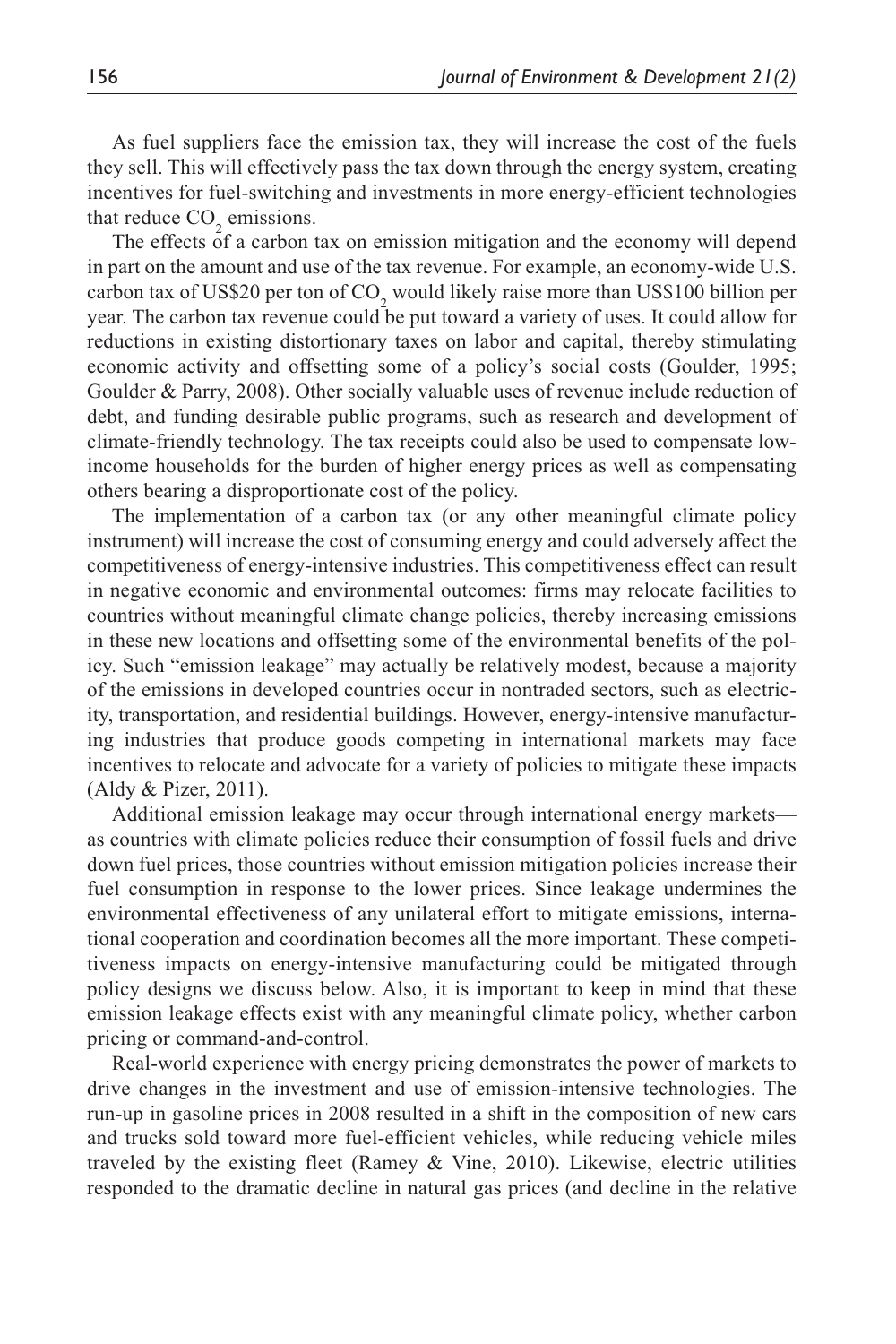gas-coal price) in 2009 and 2010 by dispatching more electricity from gas plants that resulted in lower carbon dioxide  $(CO_2)$  emissions and the lowest share of U.S. power generation by coal in some four decades (U.S. Energy Information Administration, 2009). Longer term evaluations of the impacts of energy prices on markets have found that higher prices have induced more innovation—measured by frequency and importance of patents—and increased the commercial availability of more energyefficient products, especially among energy-intensive goods such as air conditioners and water heaters (Newell, Jaffe, & Stavins, 1999; Popp, 2002).

## *Cap-and-Trade Systems*

A cap-and-trade system constrains the aggregate emissions of regulated sources by creating a limited number of tradable emission allowances—in sum equal to the overall cap—and requiring those sources to surrender allowances to cover their emissions (Stavins, 2007). Faced with the choice of surrendering an allowance or reducing emissions, firms place a value on an allowance that reflects the cost of the emission reductions that can be avoided by surrendering an allowance. Regardless of the initial allowance distribution, trading can lead allowances to be put to their highest valued use: covering those emissions that are the most costly to reduce and providing the incentive to undertake the least costly reductions (Hahn & Stavins, in press; Montgomery, 1972). Cap-and-trade sets an aggregate quantity, and through trading, yields a price on emissions, and is effectively the dual of a carbon tax that prices emissions and yields a quantity of emissions as firms respond to the tax's mitigation incentives. Uncertainty in the costs of abatement leads to uncertainty regarding the allowance price in a cap-and-trade system and uncertainty regarding emissions under a tax. This has potentially important economic and political implications, which we discuss below.

In developing a cap-and-trade system, policy makers must decide on several elements of the system's design. Policy makers must determine how many allowances to issue—the size or level of the emission cap. Policy makers must determine the scope of the cap's coverage: identify the types of greenhouse gas emissions and sources covered by the cap, including whether to regulate upstream (based on carbon content of fuels) or downstream (based on monitored emissions).

After determining the amount of allowances and scope of coverage, policy makers must determine whether to freely distribute or sell (auction) allowances. Free allocation of allowances to firms could reflect some historical record ("grandfathering"), such as recent fossil fuel sales. Such grandfathering involves a transfer of wealth, equal to the value of the allowances, to existing firms, whereas, with an auction, this same wealth is transferred to the government. With an auction, the government would, in theory, collect revenue identical to that from a tax producing the same amount of emission abatement. As with tax receipts, auction revenues could be used to reduce distortionary taxes or finance other programs.

In an emission trading program, cost uncertainty—unexpectedly high or volatile allowance prices—can undermine political support for climate policy and discourage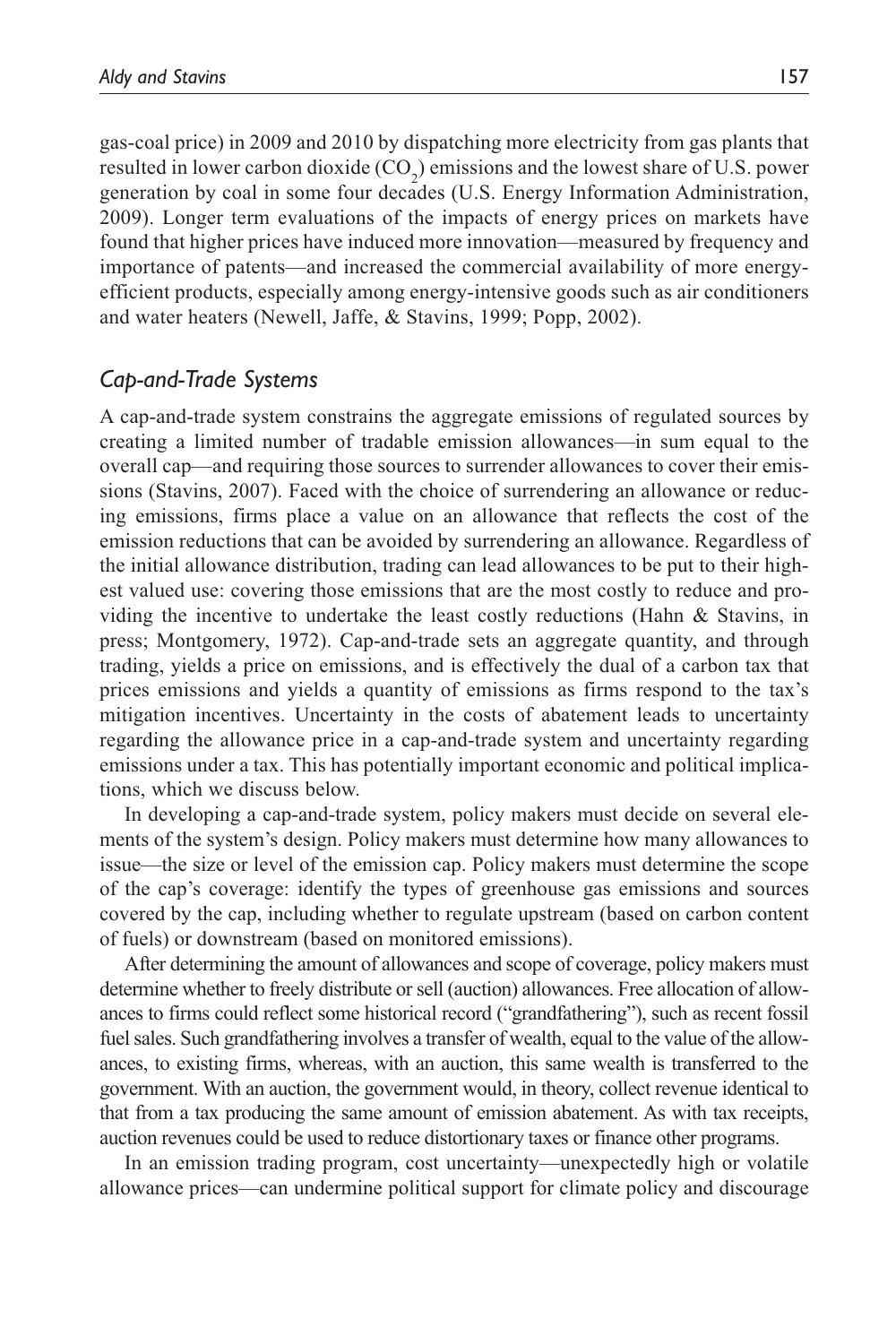investment in new technologies and research and development. Therefore, attention has turned to incorporating "cost-containment" measures in cap-and-trade systems, including offsets, allowance banking and borrowing, safety valves, and price collars.

An offset provision allows regulated entities to offset some of their emissions with credits from emission reduction measures lying outside the cap-and-trade system's scope of coverage. An offset provision can link a cap-and-trade system with an emission-reduction-credit system (see below). Allowance banking and borrowing effectively permit emission trading across time. The flexibility to save an allowance for future use (banking) or to bring a future period allowance forward for current use (borrowing) can promote cost-effective abatement. Systems that allow banking and borrowing redefine the emission cap as a cap on cumulative emissions over a period of years, rather than a cap on annual emissions. This makes sense in the case of climate change, because it is a function of cumulative emissions of gases that remain in the atmosphere for decades to centuries.

A safety valve puts an upper bound on the costs that firms will incur to meet an emission cap by offering the option of purchasing additional allowances at a predetermined fee (the safety valve "trigger price"). This effective price ceiling in the emission allowance market reflects a hybrid approach to climate policy: a cap-and-trade system that transitions to a tax in the presence of unexpectedly high mitigation costs. When firms exercise a safety valve, their aggregate emissions exceed the emission cap. A price collar combines the ceiling of a safety valve with a price floor created by a minimum price in auction markets or a government commitment to purchase allowances at a specific price.

Increasing certainty about mitigation cost—through a carbon tax, safety valve, or price collar—reduces certainty about the quantity of emissions allowed.<sup>5</sup> Smoothing allowance prices over time through banking and borrowing reduces the certainty over emissions in any given year, but maintains certainty of aggregate emissions over a longer time period. A cost-effective policy with a mechanism insuring against unexpectedly high costs—either through cap-and-trade or a carbon tax—increases the likelihood that firms will comply with their obligations and can facilitate a country's participation and compliance in a global climate agreement.

In a similar fashion as under a carbon tax, domestic cap-and-trade programs could include some variant of a border tax to mitigate some of the adverse competitiveness impacts of a unilateral domestic climate policy and encourage trade partners to take on mitigation policies with comparable stringency. In the case of a cap-and-trade regime, the border adjustment would take the form of an import allowance requirement, so that imports would face the same regulatory costs as domestically produced goods. However, border measures under a carbon tax or capand-trade raise questions about the application of trade sanctions to encourage broader and more extensive emission mitigation actions globally as well as questions about their legality under the World Trade Organization (Brainard & Sorking, 2009; Frankel, 2010).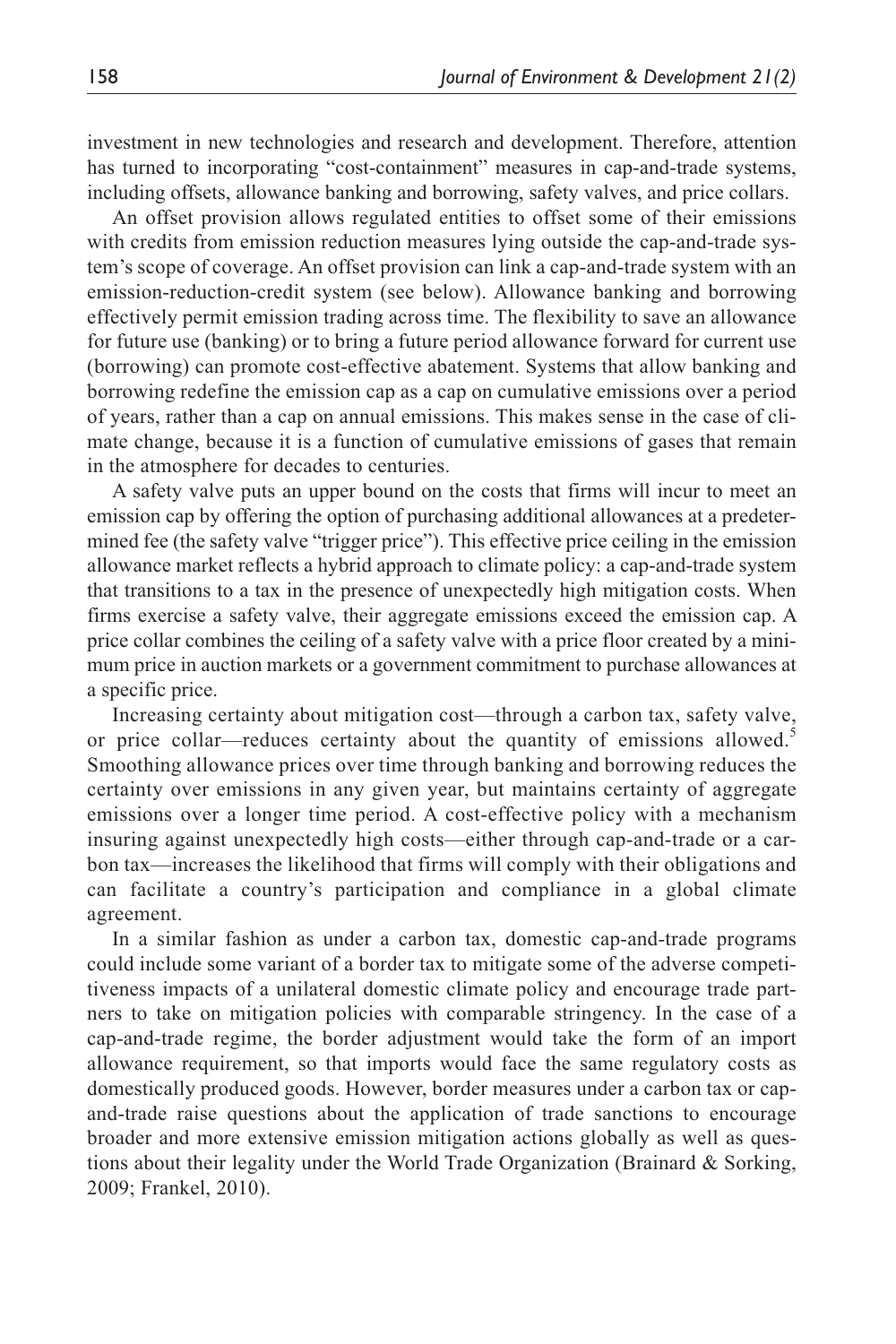#### *Emission-Reduction-Credit Systems*

An emission-reduction-credit (ERC) system delivers emission mitigation by awarding tradable credits for "certified" reductions. Generally, firms that are not covered by some set of regulations—be they command-and-control or marketbased—may voluntarily participate in such systems, which serve as a source of credits that entities facing compliance obligations under the regulations may use. Individual countries can implement an ERC system without having a corresponding cap-and-trade program.

For example, as we discuss below, the Clean Development Mechanism (CDM) under the Kyoto Protocol provides credits used by firms covered by the EU ETS. A firm earns credits for projects that reduce emissions relative to a hypothetical "no project" baseline. In determining the number of credits to grant a firm for a project, calculation of the appropriate baseline is therefore as important as measuring emissions. Dealing with this unobserved and fundamentally unobservable hypothetical baseline is at the heart of the so-called "additionality" problem.

While ERC systems can be self-standing, as in the case of the CDM, governments can also establish them as elements of domestic cap-and-trade or other regulatory systems. These ERC systems—often referred to as offset programs—serve as a source of credits that can be used by regulated entities to meet compliance obligations under the primary system. For example, the Regional Greenhouse Gas Initiative (RGGI) in the northeast United States, which regulates  $CO<sub>2</sub>$  emissions from electric power plants (and which we discuss below), recognizes offsets from activities such as landfill methane capture and destruction, reductions in emissions of sulfur hexafluoride from the electric power sector, and afforestation. Electricity generators covered by RGGI can use these offset credits to cover part of their emissions. Other cap-and-trade systems that we discuss below also contain offset provisions.

#### *Clean Energy Standards*

The purpose of a clean energy standard is to establish a technology-oriented goal for the electricity sector that can be implemented cost-effectively (Aldy, 2011). Under such standards, power plants generating electricity with technologies that satisfy the standard create tradable credits that they can sell to power plants that fail to meet the standard, thereby minimizing the costs of meeting the standard's goal in a manner analogous to cap-and-trade.

In the United States, for example, state renewable electricity standards (RESs), a restricted type of a clean energy standard, typically establish the objective of the standard as a specific renewable share of total power generation that increases over time (U.S. Congressional Budget Office, 2011). A few states have implemented alternative energy standards in their power sector that target renewables, new nuclear power generating capacity, and advanced fossil fuel power generating technologies.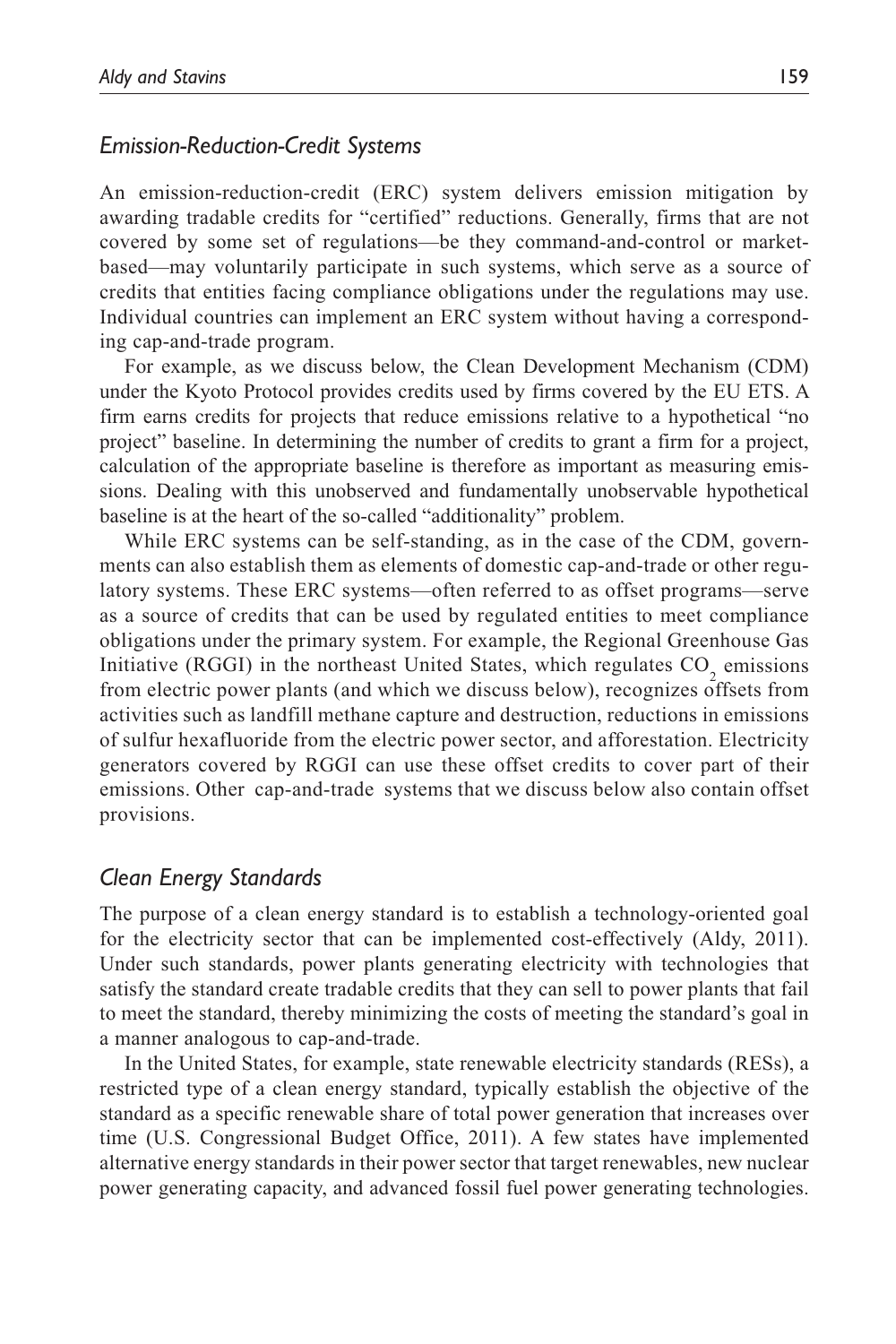The European Union and China have promoted renewable power through renewable electricity mandates that include tradable renewable energy credits.

Clean energy standards that focus on technology targets do not explicitly price the greenhouse gas externality and thus impose a higher cost for a given amount of emission reductions than a carbon tax or cap-and-trade program. A renewable mandate treats coal-fired power, gas-fired power, and nuclear power as equivalent none of these technologies create credits necessary for compliance—despite the fact that a natural gas combined cycle power plant typically produces a unit of generation with half the  $CO_2$  emissions of a conventional coal power plant, and a nuclear plant produces zero-emission power, as do wind, solar, and geothermal. Thus, mandating power from a limited portfolio of technologies can result in higher costs by providing no incentive to switch from emission-intensive coal to emission-lean gas or emission-free nuclear.

A more cost-effective approach to a clean energy standard would employ a technology-neutral performance standard, such as tons of  $CO<sub>2</sub>$  per megawatt hour of generation. All power sources, from fossil fuels to renewables, could be eligible under such a performance standard. This has the advantage over the portfolio approach of providing better innovation incentives and of enabling all possible ways of reducing the emissions intensity of power generation. The Canadian province of Alberta has employed such a tradable carbon performance standard for most large sources of  $CO<sub>2</sub>$  emissions and has required a 12% improvement in the emission intensity of these sources since 2007.

Power plants would be awarded credits for generating cleaner (less emissionintensive) electricity than the standard. These clean power plants could sell credits to other power plants or save them for future use. Tradable credits promote costeffectiveness by encouraging the greatest deployment of clean energy from those plants that can lower their emission intensity at lowest cost. Those power plants could then sell their extra credits to other power plants that face higher costs for deploying clean energy. The creation and sale of clean energy credits would provide a revenue stream that could conceivably enable the financing of low- and zeroemission power plant projects.

Eligible technologies for the standard could extend beyond generation technologies and also permit improvements in energy efficiency, or a broad set of emission offset activities, to create tradable credits. Extending the price on carbon to a broader set of activities could improve cost-effectiveness, but allowing for energy efficiency and other offsets poses risks. As emphasized above, estimating offsets is complex, requires extensive review and monitoring by third parties or regulatory agencies, and risks undermining the objective of a policy because of the additionality problem.

Monitoring and enforcement could be relatively straightforward under either a portfolio or performance standard approach. For example, in the United States, electricity generation, generating technology type, and CO2 emissions are already tracked at power plants by state and Federal regulators.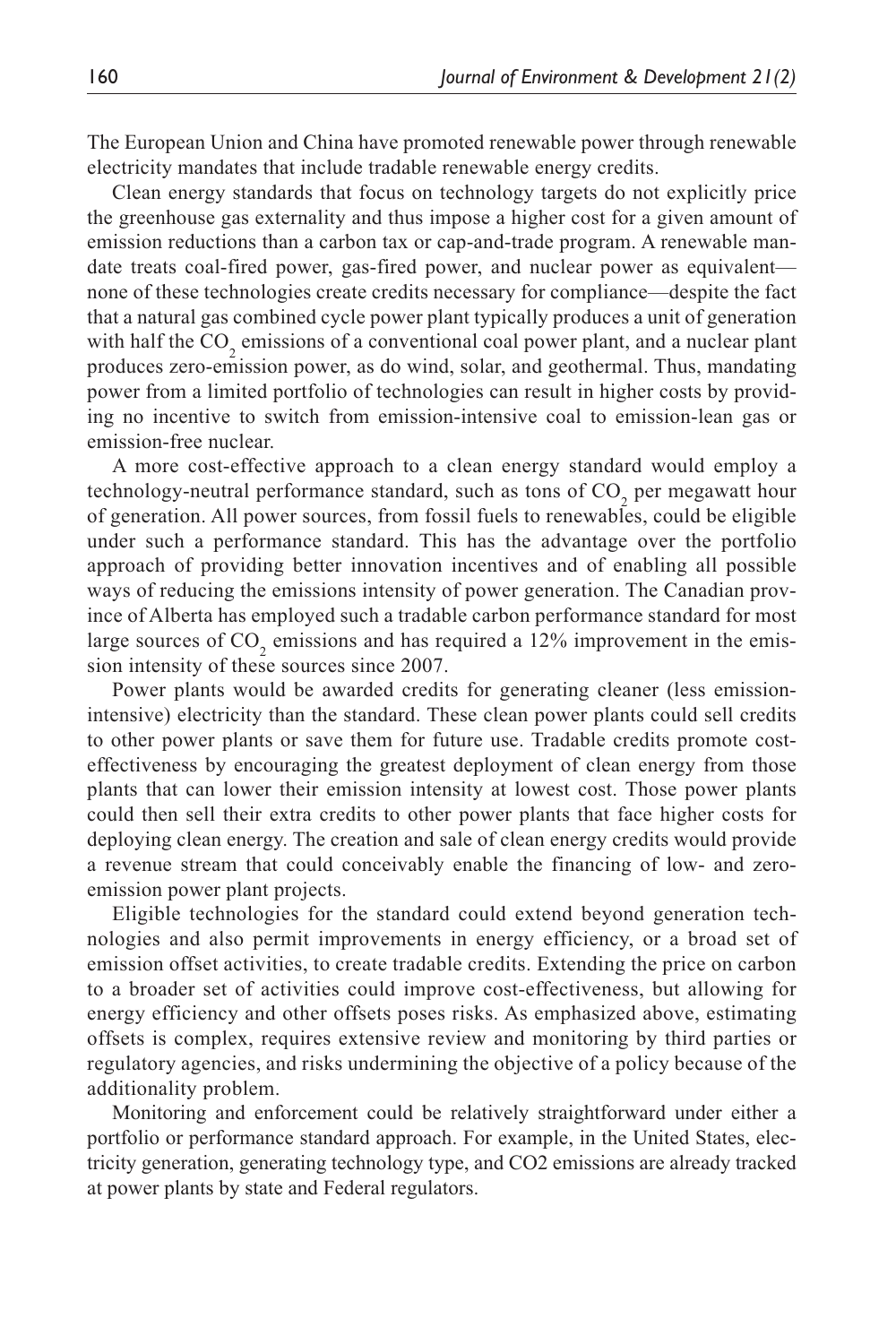A clean energy standard represents a de facto free allocation of the right to emit greenhouse gases to the power sector. Suppose that the U.S. government created a clean energy performance standard of 0.5 tons of  $CO_2$  per megawatt hour (the 2010 U.S. power sector emission intensity was 0.56 tons of  $CO_2/MWh$ ); this is roughly comparable to a 50% clean energy standard that allows all technologies with lower emission intensity than conventional coal to qualify (with partial crediting for low- but non-zeroemitting facilities). As a result, a clean energy standard could not generate the revenues that a carbon tax or a cap-and-trade program with an allowance auction could.

#### *Eliminating Fossil Fuel Subsidies*

Phasing out fossil fuel subsidies can represent significant progress toward "getting prices right" for fossil fuel consumption, especially in some developing countries, where subsidies are particularly large. Imposing a carbon price on top of a fuel subsidy will not lead to the socially optimal price for the fuel, but removing such subsidies can deliver incentives for efficiency and fuel switching comparable to implementing an explicit carbon price. In sharp contrast with our discussion above of other policy instruments, in which we focused on ways to price externalities to correct a market failure, our overview of eliminating fossil fuel subsidies addresses the removal of policy interventions that represent "government failures" and thereby exacerbate a market failure.

At the 2009 G20 Summit in Pittsburgh, Pennsylvania, the leaders of 20 of the largest developed and developing countries agreed to phase out fossil fuel subsidies over the "medium term," and encouraged all other nations to eliminate such subsidies. The agreement called for phasing out these subsidies while targeting support for the poor, and noted that "inefficient fossil fuel subsidies encourage wasteful consumption, reduce our energy security, impede investment in clean energy sources and undermine efforts to deal with the threat of climate change" (G20 Leaders, 2009). Soon thereafter, leaders of the APEC nations<sup>6</sup> reached agreement on fossil fuel subsidy elimination at the 2009 Singapore Summit.

The economic and climate benefits of fossil fuel subsidy reform could be significant. In 2008, fossil fuel consumption subsidies exceeded US\$500 billion globally and could exceed US\$660 billion by 2020 without policy reforms (International Energy Agency [IEA], 2011). In at least 10 countries, fossil fuel subsidies exceeded 5% of GDP, and constituted substantial fractions of government budgets (IEA, 2010). Eliminating fossil fuel subsidies could reduce global oil consumption by about 4.7 million barrels per day by 2020, representing a decline of about 5% of current consumption. The International Energy Agency (2010) estimates that eliminating all fossil fuel subsidies would reduce global  $CO<sub>2</sub>$  emissions by about two gigatons per year by 2020. To put this in perspective, the UN Environmental Programme (2010) estimates that the Copenhagen Accord emission pledges will reduce greenhouse gas emissions by three to seven gigatons relative to business as usual in 2020.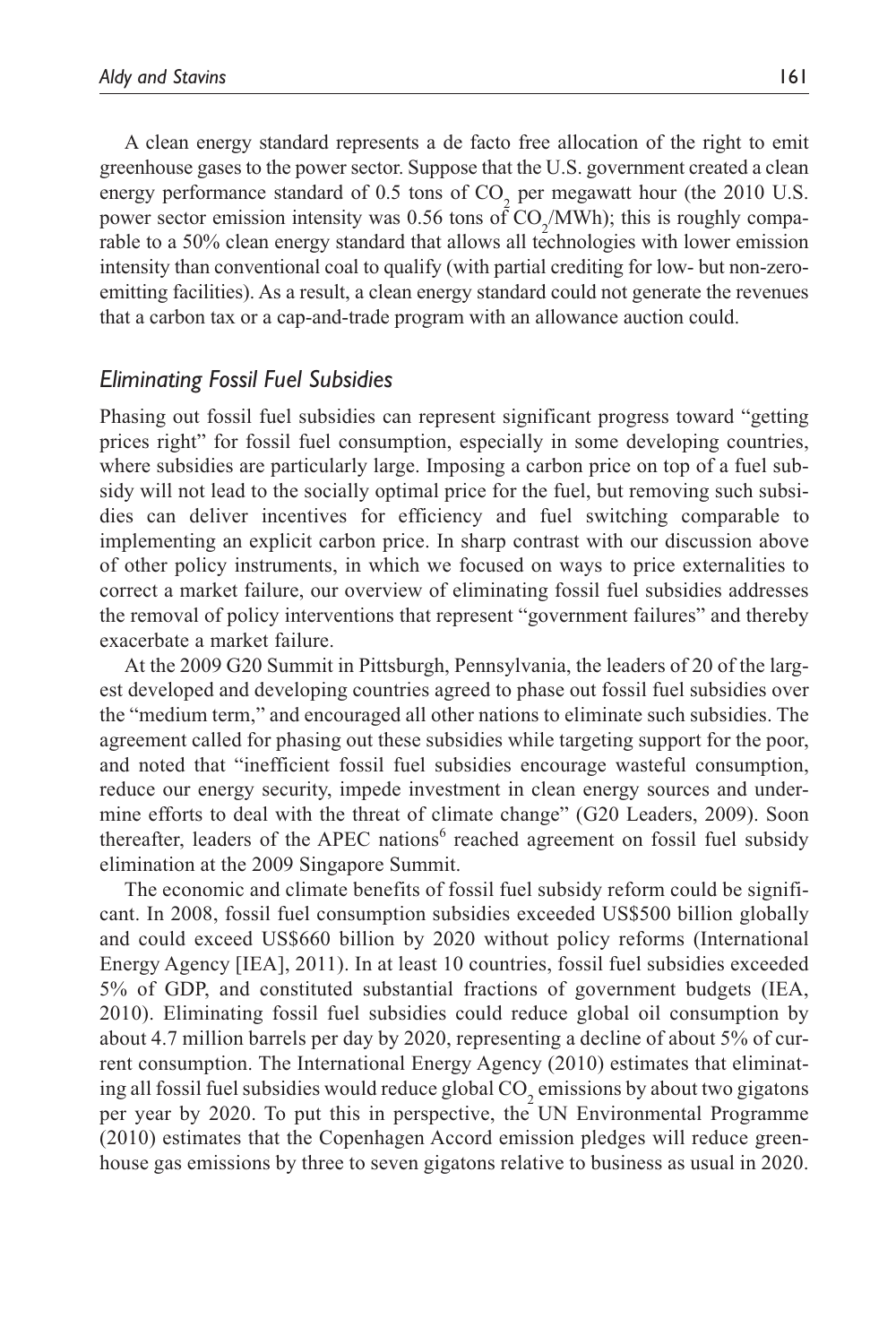The vast majority of fossil fuel subsidies suppress the prices for petrol, diesel, electricity, natural gas, and coal that consumers face, primarily in developing countries.<sup>7</sup> Some developing country governments have been historically reticent to let fuel and electricity prices rise to market-determined levels because of concerns of public opposition. For example, protests over reducing petrol subsidies contributed to President Suharto's downfall in Indonesia in 1998 (Beaton & Lontoh, 2010). Interestingly, Indonesia successfully reduced their fossil fuel subsidies—doubling consumers' prices for petrol and diesel and tripling consumers' prices for kerosene in 2005 by coupling the change in the fuel price regime with a targeted, means-tested program to transfer government resources from fuel subsidies to income support. Before its late 2010 subsidy reform that significantly raised petrol and diesel prices in exchange for lump-sum cash transfers, Iran priced diesel fuel at about 10 cents per gallon (Coady et al., 2010).

Critics of subsidy reform claim it will harm low-income households, but most fossil fuel subsidies disproportionately benefit the relatively wealthy in developing countries. Indeed, about 40% of the benefits of petroleum subsidies accrue to the wealthiest quintile, while the lowest income quintile enjoys less than 10% of the subsidy benefits, on average globally (Coady et al., 2010). $^8$ 

To promote implementation and cooperation on the G20 fossil fuel subsidies commitment, the leaders established two processes that enable a de facto "pledge and review" process. First, the leaders tasked their energy and finance ministers to compile a list of their own country's fossil fuel subsidies and present their strategies for eliminating them. After a series of staff-and ministerial-level consultations among the G20, the energy and finance ministers presented their plans in 2010 (G20 Leaders, 2010a). Second, the leaders tasked the Organization of Economic Cooperation and Development (OECD), International Energy Agency (IEA), World Bank, and the Organization of Petroleum Exporting Countries (OPEC) to evaluate fossil fuel subsidies (G20 Leaders, 2009). These international organizations subsequently produced joint reports that serve as independent benchmarks of fossil pricing policies by which countries may evaluate others' subsidy elimination plans (IEA, OPEC, OECD, & World Bank, 2010).

In 2010, the G20 leaders explicitly called on these international organizations to "further assess and review the progress made in implementing the Pittsburgh and Toronto commitments" (G20 Leaders, 2010b). While the G20 has no formal compliance mechanism to explicitly enforce the leaders' commitment, it does establish a goal, an implementation process, and what can effectively be a thirdparty expert review. This combination provides transparency for governments and stakeholders to assess whether nations are delivering on their leaders' commitments. This can promote credibility and trust for future international cooperation and may provide some lessons for the design of bottom-up international climate policy (see more on this below in our discussion of international coordination of carbon pricing policies).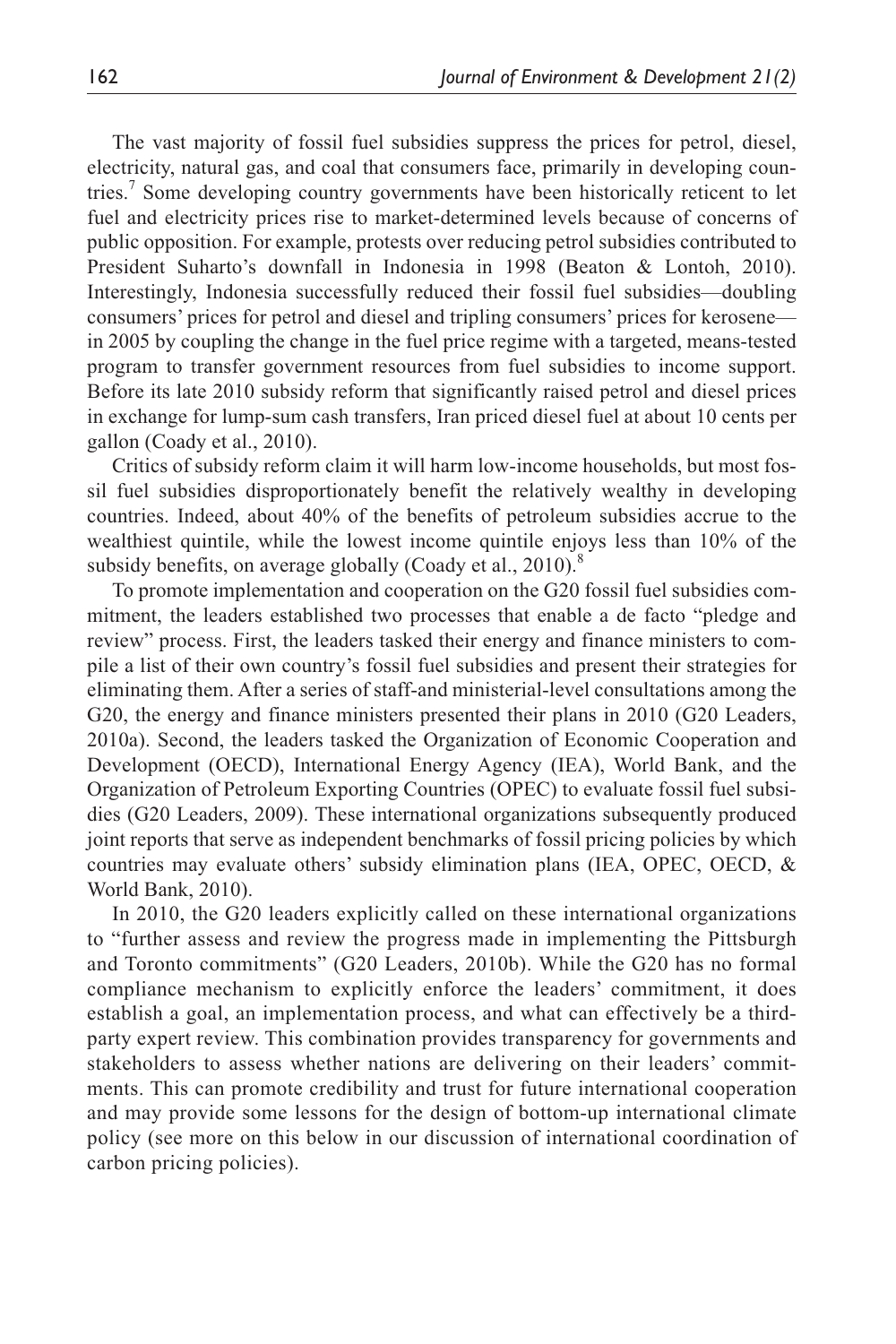## **Regional, National, and Subnational Experiences With Carbon Pricing**

We briefly examine the few explicit carbon pricing policy regimes that are currently in place: the European Union's Emission Trading Scheme; New Zealand's cap-andtrade system; the Kyoto Protocol's Clean Development Mechanism; northern European carbon tax policies; British Columbia's carbon tax; and Alberta's tradable carbon performance standard (similar to a clean energy standard).<sup>9</sup>

#### *European Union Emission Trading Scheme*

By far the world's largest carbon pricing regime is the European Union Emission Trading Scheme (EU ETS), a cap-and-trade system of  $CO<sub>2</sub>$  allowances. Adopted in 2003 with a pilot phase that became active in 2005, the EU ETS covers about half of EU CO<sub>2</sub> emissions in 30 countries in a region of the world that accounts for about 20% of global GDP and 17% of world energy-related  $CO<sub>2</sub>$  emissions (Ellerman & Buchner, 2007).<sup>10</sup> The 11,500 emitters regulated by the *downstream* program include large sources such as oil refineries, combustion installations over 20 MWth, coke ovens, cement factories, ferrous metal production, glass and ceramics production, and pulp and paper production. Up until now, the program has not covered sources in the transportation, commercial, or residential sectors (Ellerman & Buchner, 2007) although the EU plans to extend the ETS to cover aviation sector emissions starting in 2012.

The EU ETS was designed to be implemented in phases: a pilot or learning phase from 2005 to 2007, a Kyoto phase from 2008 to  $2012$ ,<sup>11</sup> and a series of subsequent phases. Penalties for violations increase from 40 Euros per ton of  $CO<sub>2</sub>$  in the first phase to 100 Euros in the second phase. Although the first phase allowed trading only in carbon dioxide, the second phase broadened the program to include other GHGs, such as nitrous oxide emissions.

The process for setting caps and allowances in member states was initially decentralized (Kruger, Oates, & Pizer, 2007), with each member state responsible for proposing its own national carbon cap, subject to review by the European Commission. This created incentives for individual countries to try to be generous with their allowances to protect their economic competitiveness (Convery & Redmond, 2007). Not surprisingly, the result was an aggregate cap that exceeded business-as-usual emissions.

In the spring of 2006, it became clear that the allocation of allowances in 2005 on net had exceeded emissions by about 4% of the overall cap. This led, as would be anticipated, to a dramatic fall in allowance prices. In January, 2005, the price per ton was approximately  $\epsilon$ 8/tCO<sub>2</sub>; by early 2006, it exceeded  $\epsilon$ 30/tCO<sub>2</sub>, then fell by about half in one week of April, 2006, before fluctuating and returning to about  $\epsilon$ 8/tCO<sub>2</sub> (Convery & Redmond, 2007). This volatility was attributed to the absence of transparent, precise emissions data at the beginning of the program, a surplus of allowances, energy price volatility, and a program feature that *prevents banking* of allowances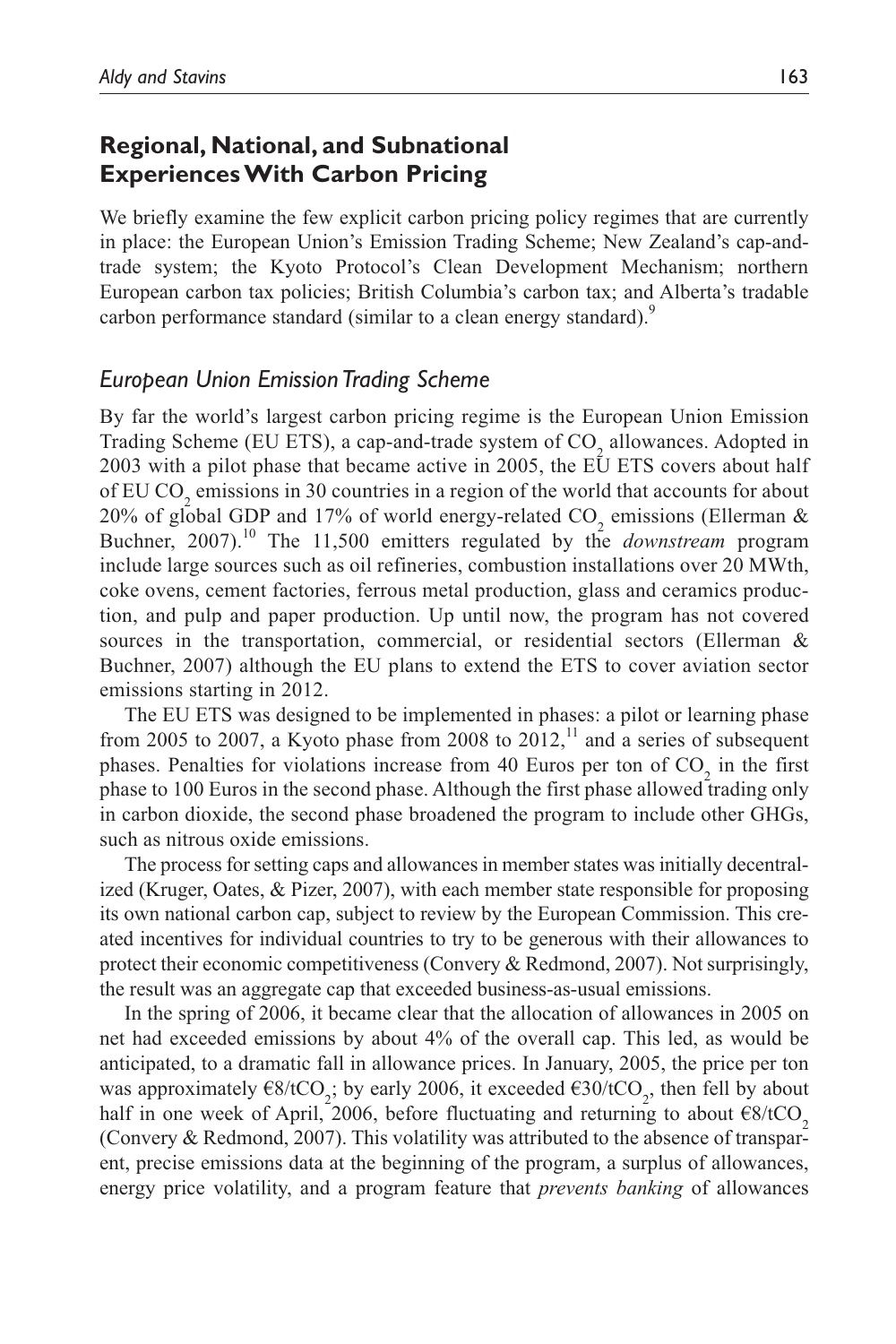from the first phase to the second phase (Market Advisory Committee, 2007). In truth, the "overallocation" was concentrated in a few countries, particularly in Eastern Europe, and in the nonpower sectors (Ellerman & Buchner, 2007).

The first and second phases of the EU ETS require member states to distribute almost all of the emissions allowances (a minimum of 95% and 90%, respectively) freely to regulated sources, but beginning in 2013, member states will be allowed to auction larger shares of their allowances. The initial free distribution of allowances led to complaints from energy-intensive industrial firms about "windfall profits" among electricity generators, when energy prices increased significantly in 2005. But the higher electricity prices were only partly due to allowance prices, higher fuel prices also having played a role; and it is unclear whether the large profits reported by electricity generators were due mainly to their allowance holdings or to having low-cost nuclear or coal generation in areas where the (marginal) electricity price was set by higher cost natural gas (Ellerman & Buchner, 2007).

The system's cap was tightened for Phase 2 (2008-2012), and its scope expanded to cover new sources in countries that participated in Phase 1 plus sources in Bulgaria and Romania, which acceded to the European Union in 2007. Liechtenstein, Iceland, and Norway joined the EU ETS in 2008 although sources in Iceland are not yet subject to an emissions cap. Allowance prices in Phase 2 increased to over  $\epsilon$ 20/tCO<sub>2</sub> in the first half of 2008, averaged  $\epsilon$ 22/tCO<sub>2</sub> in the second half of 2008, and then fell to €13/tCO<sub>2</sub> in the first half of 2009, and down to €10/tCO<sub>2</sub> in the fall of 2011, as the economic recession brought decreased demand for allowances due to reduced output in the energy-intensive sectors and lower electricity consumption.

The European Union plans to extend the EU ETS through Phase 3, 2013-2020, with a centralized cap becoming increasingly stringent (20% below 1990 emissions), a larger share of the allowances subject to auctioning, tighter limits on the use of offsets, and unlimited banking of allowances between Phases 2 and 3.

#### *Regional Greenhouse Gas Initiative*

The Regional Greenhouse Gas Initiative (RGGI) is a *downstream* cap-and-trade program that was originally intended to limit  $CO<sub>2</sub>$  emissions in the United States from power sector sources in 10 northeastern states (Connecticut, Delaware, Maine, Maryland, Massachusetts, New Hampshire, New Jersey,<sup>12</sup> New York, Rhode Island, and Vermont).<sup>13</sup> The system is both narrow in its sectoral coverage and unambitious in terms of its emissions reduction objectives.

The program took effect in 2009, after approval by individual state legislatures, and set a goal of limiting emissions from regulated sources to then current levels in the period from 2009 to 2014. Beginning in 2015, the emissions cap is set to decrease by 2.5% each year until it reaches an ultimate level 10% below 2009 emissions in 2019. It was originally anticipated that meeting this goal would require a reduction approximately 35% below business-as-usual emissions (13% below 1990 emissions levels). However, due to the combined effects of the economic recession and drastic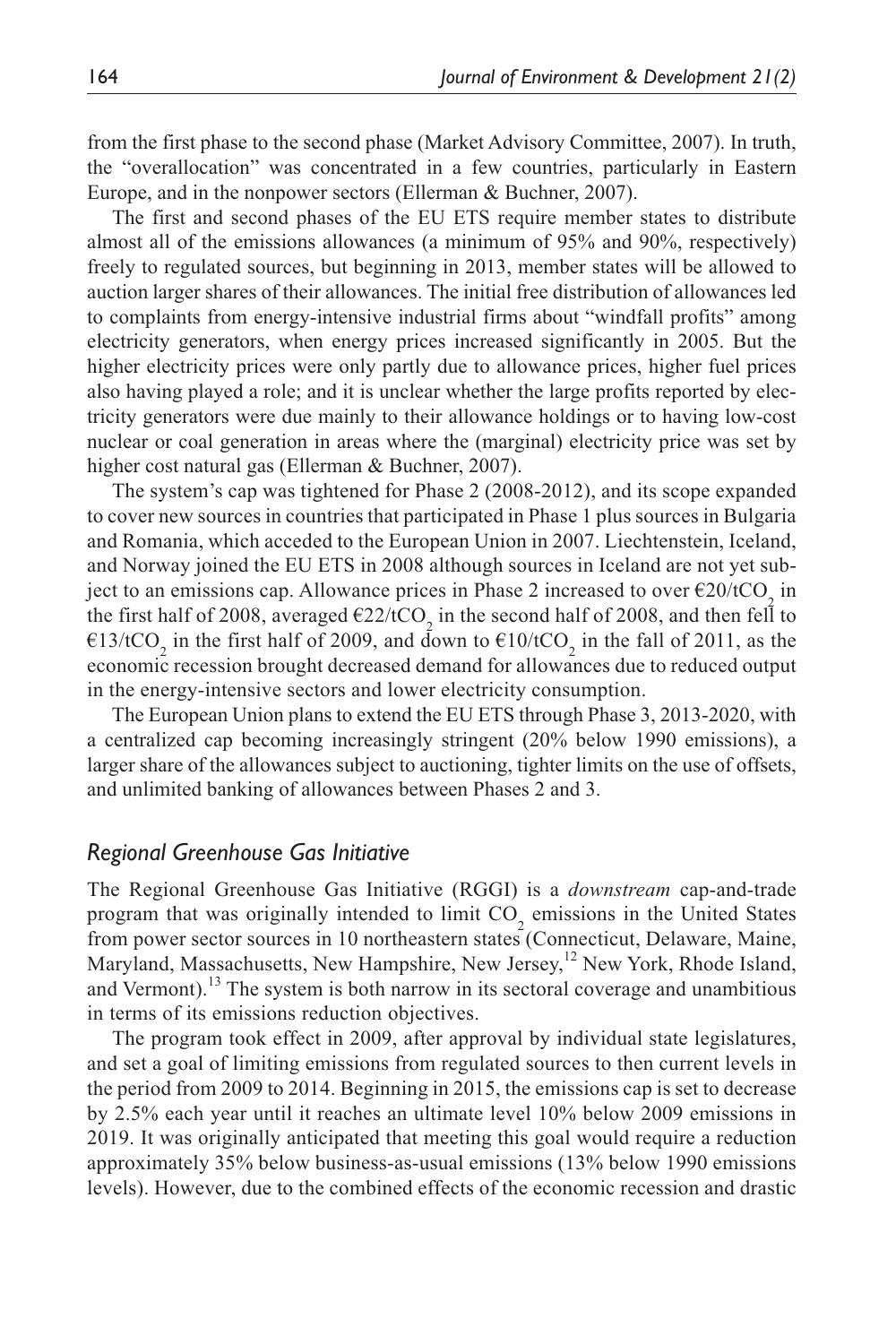declines in natural gas prices relative to coal prices, the program is no longer binding and is unlikely to become binding through 2020, unless the targets are revised.<sup>14</sup>

Because RGGI only limits emissions from the power sector, incremental monitoring costs are low, because U.S. power plants are already required to report their hourly  $CO<sub>2</sub>$  emissions to the Federal government (under provisions for continuous emissions monitoring as part of the  $SO_2$  allowance trading program). The system sets standards for certain categories of  $CO_2^-$  offsets, and limits the number and geographic distribution of offsets. The program requires participating states to auction at least 25% of their allowances and to use the proceeds for energy efficiency and consumer-related improvements.<sup>15</sup> The remaining 75% of allowances may be auctioned or distributed freely. In practice, states have auctioned virtually all allowances.

Several problems with the program's design can be noted. First is the leakage problem, which is potentially severe for any state or regional program, particularly given the interconnected nature of electricity markets (Burtraw, Kahn, & Palmer, 2005). Second, the program is downstream for just one sector of the economy and so very limited in scope. Third, despite considerable cost uncertainty, a true firm safety valve mechanism was not adopted. Instead, there are trigger price that allow greater reliance on offsets and external credits in the expectation that these can increase supply. The program does impose a price floor in the allowance auctions, without which the allowance prices would have approached zero (when the combined forces of the economic recession and lower natural gas prices caused emissions to fall below the declining cap). Fourth, as mentioned above, the program limits the number and geographic origin of offsets.

#### *New Zealand Emissions Trading Scheme*

In January, 2008, the New Zealand Emissions Trading Scheme (NZ ETS) was launched. Under this system, the intention is to include all sectors of the economy and all greenhouse gases by 2015, using free allocation of allowances, with special protections (output-based updating allocations) for emission-intensive, trade-sensitive sectors. The forestry sector entered the program first, in 2008; and stationary energy, industrial, and liquid fuel fossil fuel sectors joined in 2010. The waste (landfills) sector is scheduled to enter in 2013, and agriculture—which accounts for nearly half of New Zealand's gross emissions—is scheduled to enter in 2015.16

Covered sources have the option of paying a fixed fee of NZUS\$25 per ton of emissions, and until 2013, all sectors other than forestry require only one unit of allowances for each two units of emissions. Thus, although the NZ allowances are indirectly linked with the EU ETS through the CDM, the current effective price is very low while the system becomes established. Early evidence suggests that the forestry component has deterred deforestation and may be encouraging new planting, although international policy and consequent price uncertainty are major problems for investment (Karpas & Kerr, 2010).

The Climate Change Response Act of 2002, which provided for the creation of the emissions trading scheme for the purpose of meeting the country's Kyoto obligations,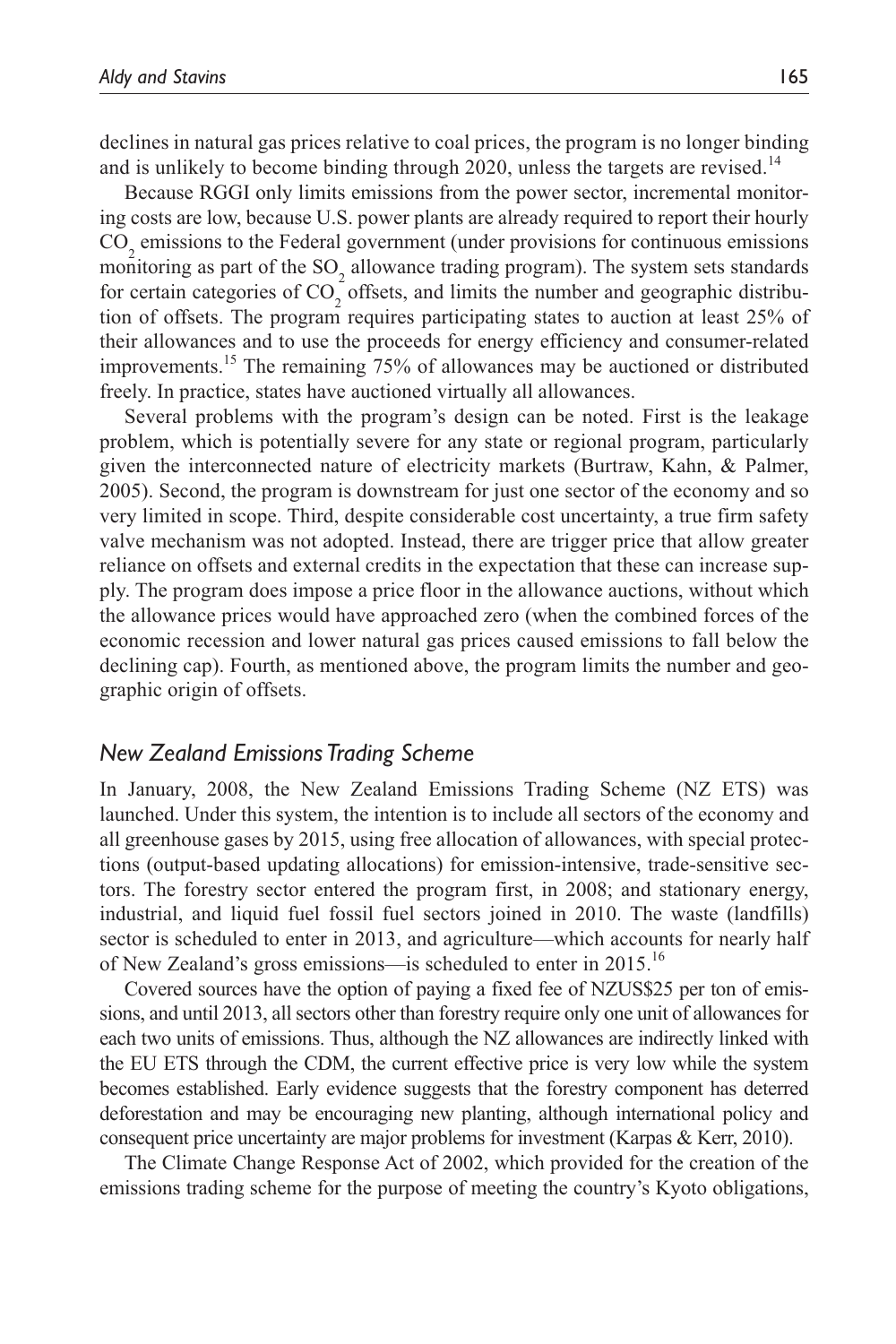required a review of the NZ ETS by an independent review panel every 5 years. The first review (Emissions Trading Scheme Review Panel, 2011) was released by the government in September, 2011. While most of the scheme was upheld, it recommended that the agriculture sector face a lower price as it enters the system and that the government should review the wisdom of allowing offsets from HFC-23 destruction projects under the Clean Development Mechanism (see below). The government hopes to link with Australia's emissions trading program, scheduled to be launched in 2015.

#### *Clean Development Mechanism*

The most significant GHG emission-reduction-credit system to date is the Kyoto Protocol's Clean Development Mechanism (CDM). Under the CDM, certified emission reduction (CER) credits are awarded for voluntary emission reduction projects in non-Annex I countries (largely, developing countries) that ratified the Protocol, but are not among the Annex I countries subject to the Protocol's emission limitation commitments—also known as the Annex B countries.<sup>17</sup> CDM projects can potentially take the form of building new wind farms, investing in more energy efficient equipment in a manufacturing facility, and capturing methane from landfills. While CERs can be used by the Annex I countries to meet their emission commitments, they could also be used for compliance purposes by entities covered by other cap-and-trade systems, including systems in countries that are not Parties to the Protocol, such as the United States.

From the perspective of the industrialized countries, the CDM provides a means to engage developing countries in the control of GHG emissions, while from the perspective of the developing countries, the CDM provides an avenue for the financing of "sustainable development." Essentially, the purchase of CERs by industrialized country entities to offset their own emissions can reduce the aggregate cost of compliance with the Kyoto Protocol, because it tends to be much less expensive to construct new low-carbon energy infrastructure in developing nations than to modify or replace existing infrastructure in industrialized countries (Wara, 2007).

Of the six GHGs covered by the Kyoto Protocol,<sup>18</sup> approximately 38% of projects in the CDM pipeline as of 2007 were for  $CO_2$ , 28% for HFC-23, 23% for methane, and  $11\%$  for nitrous oxide (Wara, 2007). In terms of CO<sub>2</sub>-equivalent reductions, the CDM has accounted for annual reductions of 278 million tons, about 1% of annual global emissions of CO<sub>2</sub> (U.S. Energy Information Administration, 2011).<sup>19</sup> The largest shares of CERs have been generated in China (52%) and India (16%), with Latin America and the Caribbean making up another 15% of the total, Brazil (at 7%) being the largest producer in that region (World Bank, 2010).

Because the CDM is an ERC system, it is subject to concerns about the additionality of emission-reductions associated with its projects (see generic discussion above regarding ERC systems). Empirical analysis has validated these concerns, with estimates that up to 75% of claimed reductions would have occurred in the absence of the program (Zhang & Wang, 2011).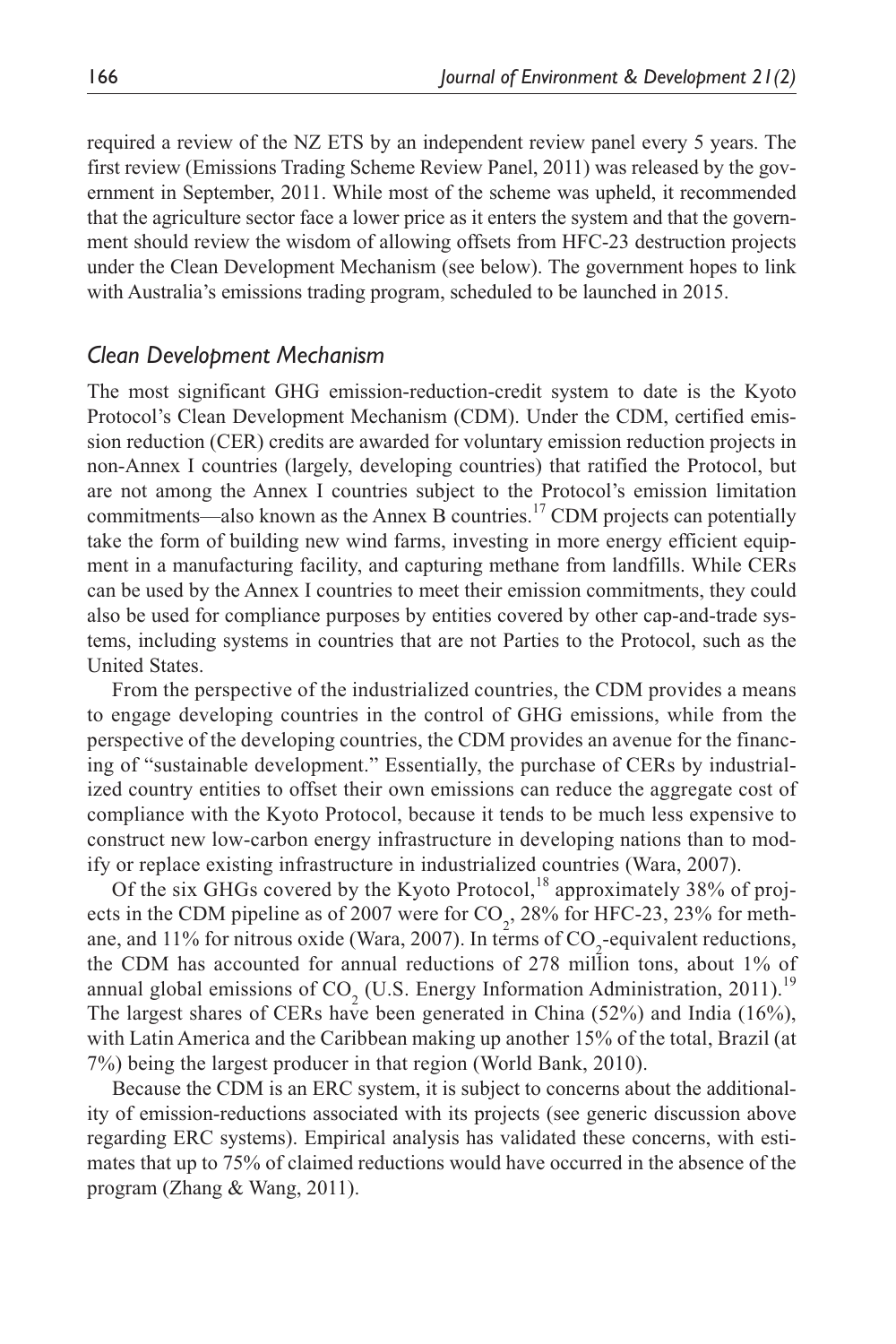A particular concern has centered on the fact that nearly 30% of average annual CERs have come from the destruction of HFC-23, a potent GHG that is a by-product of the manufacture of certain refrigerant gases. It is very inexpensive to destroy HFC-23, and companies can earn nearly twice as much from sale of CDM credits as they can from selling respective refrigerant gases. As a result, it has been argued that plants are being built simply for the purpose of generating CERs from destruction of HFC-23. Because of this, beginning in 2013, CERs from HFC-23 destruction will not be valid for purposes of compliance with the EU ETS.

As debate continues regarding a possible second commitment period for the Kyoto Protocol, it appears that the CDM will continue to function, in any event (Bodansky, 2011). A variety of proposals have been put forward to improve its structure and implementation, many targeted at increasing the additionality of approved projects (Hall, Levi, Pizer, & Ueno, 2010). In the meantime, as we discuss below, the CDM may provide a significant function by facilitating indirect linkages among diverse national capand-trade systems.

## *Northern European Experience With Carbon Taxes20*

In the 1990s, a number of northern European countries imposed carbon taxes to limit their greenhouse gas emissions. In 1991, Norway implemented a carbon tax that varied in its level across sectors of the economy, despite the fact that cost-effective abatement would call for a uniform tax. In the transportation sector, by 2009, the Norwegian carbon tax had increased to about  $\frac{1}{2}$  US\$58/tCO<sub>2</sub> on gasoline, but only US\$34/tCO<sub>2</sub> on diesel (Government of Norway, 2009). Natural gas faced a carbon tax of US\$31/tCO<sub>2</sub> to US\$33/tCO<sub>2</sub> in 2009, depending on use. By 1999, facilities using coal paid US\$24/tCO<sub>2</sub> for coal for energy purposes and US\$19/tCO<sub>2</sub> for coal for coking purposes (Bruvoll & Larsen, 2004), but the Government of Norway exempted these activities from the carbon tax starting in 2003 (Government of Norway, 2009). In 2009, the carbon tax applied to about 55% of Norwegian greenhouse gas emissions, while the emission trading scheme that is linked to the EU ETS covered an additional 13% of emissions.<sup>21</sup> In 2003, Norway also introduced a tax of about US\$33/tCO<sub>2</sub>-equivalent on HFCs and PFCs, which slowed the growth rate of these potent greenhouse gases (Government of Norway, 2009).

Likewise in 1991, Sweden implemented a carbon tax of about US\$33/tCO<sub>2</sub> as a part of a fiscal reform that lowered high income tax rates (Speck, 2008). The carbon tax has since increased to more than  $\text{US}\$135/\text{tCO}_2$  by 2009 (Government of Sweden, 2009). At the same time, Sweden reduced its general energy tax on many of the sources bearing the carbon tax. Refineries, steel, and other primary metal industries received an exemption from the carbon tax (Daugjberg & Pedersen, 2004). In addition, those industries covered by the EU ETS were exempted from the carbon tax (Government of Sweden, 2009). About 33% of Sweden's greenhouse gas emissions are covered by the EU ETS, a smaller fraction than the norm in the EU (Government of Sweden, 2009).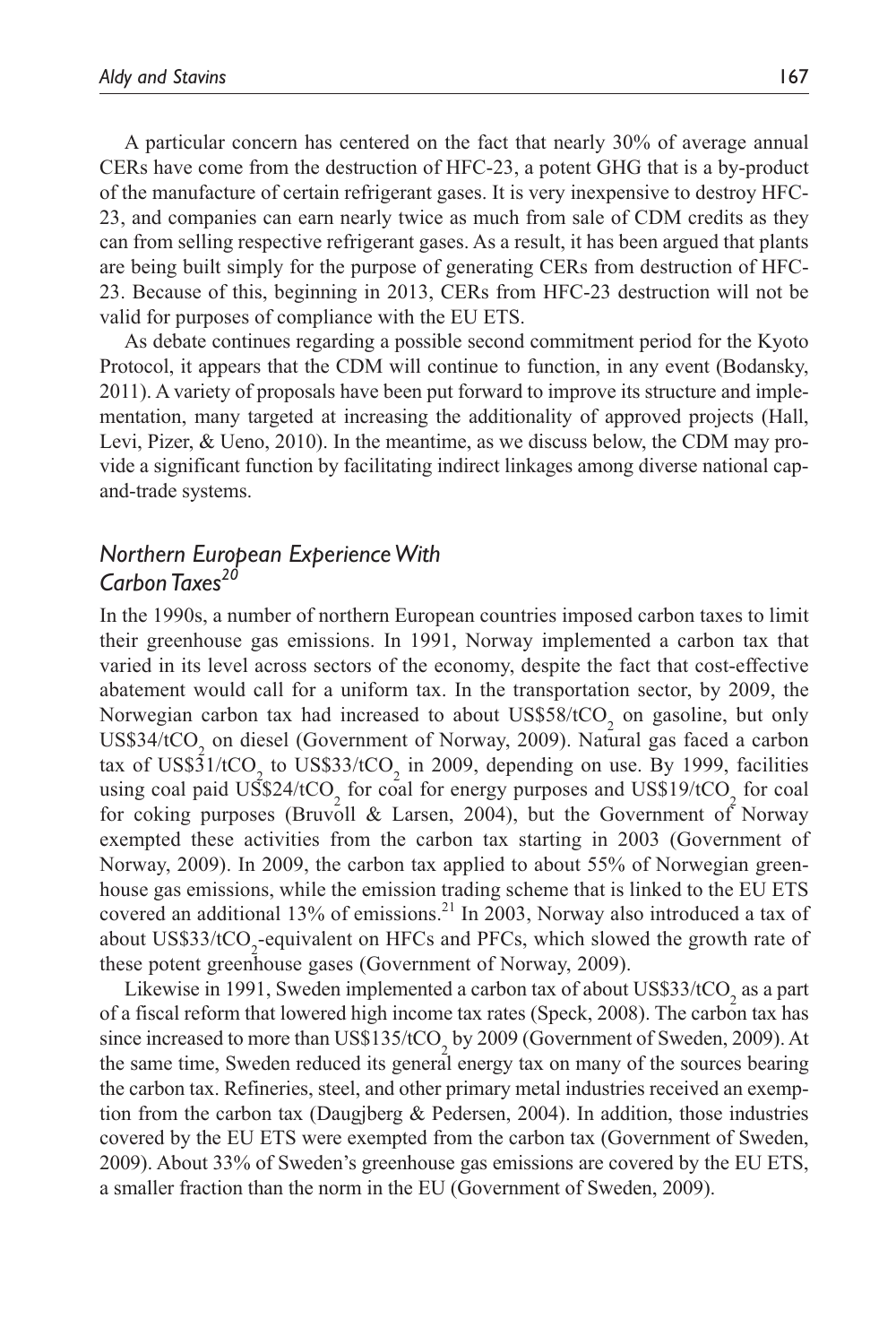In 1992, Denmark implemented a carbon tax of about US\$18/tCO<sub>2</sub>, and reduced this tax modestly to a level of about US\$17/tCO<sub>2</sub> in 2005, where it remained through 2009 (Speck, 2008; Government of Denmark, 2009). Manufacturing industries bear discounted tax rates of more than 90% depending on their energy intensity and participation in a voluntary agreement (Government of Denmark, 2009). The carbon tax on gasoline amounted to about 16 cents per gallon in 2009.

Since 1997, Finland has imposed a general tax on energy coupled with a surtax based on the carbon content of the energy. Like other northern European nations, Finland reduced its carbon tax for some industries covered by the EU ETS, reflecting concerns about adverse competitiveness impacts on trade-exposed manufacturing. Since 2008, the carbon surtax has been about US\$28/tCO<sub>2</sub> although natural gas faces half this rate (Government of Finland, 2009).

Obviously, implementation of carbon taxes in northern Europe have yielded significant variations in the effective tax per unit  $CO_2$  across fuels and industries within each country, contrary to the cost-effective prescription of a common price on carbon among all sources. In addition, fiscal cushioning to carbon taxes—by adjustments to preexisting energy taxes—and to the EU ETS—by adjustments to then preexisting carbon taxes—was common, especially for those industries expressing concerns about their international competitiveness. Nonetheless, these nations have demonstrated that carbon taxes can deliver greenhouse gas emission reductions and raise revenues to finance government spending and lower income tax rates (OECD, 2001; Government of Denmark, 2009; Government of Finland, 2009; Government of Norway, 2009).

#### *British Columbia Carbon Tax*

Since 2008, the Canadian province of British Columbia has had in place a carbon tax as one part of its plan to reduce provincial GHG emissions by 33% by 2020 (British Columbia, 2007). The carbon tax is intended to be economy-wide, with a tax of C\$10 per ton of  $CO<sub>2</sub>$ -equivalent emissions in 2008, increasing by C\$5 per year for 4 years, and reaching C\$30/ton in 2012. The tax is collected "upstream" at the wholesale level (fuel distributors) based on the carbon content of fuels to facilitate administration (Duff, 2008). By law, 100% of the tax revenue must be refunded through tax cuts to businesses and individuals, and low-income individuals are further protected through a Low Income Climate Action Tax Credit.

During 2008 and 2009, the tax generated C\$846 million in revenue. This was accompanied by reductions in a variety of personal and corporate income taxes, plus tax credits for low-income individuals. These cuts totaled approximately C\$1.1 billion, so that the policy yielded significant net tax reductions (Plumer, 2010). A similar pattern occurred in 2010. The government estimates that by 2020, the carbon tax will reduce British Columbia's  $CO<sub>2</sub>$  emissions by approximately 3 million tons annually.

Interestingly, another part of the province's Climate Action Plan is a provincial cap-and-trade system, which is to be linked with a similar systems planned in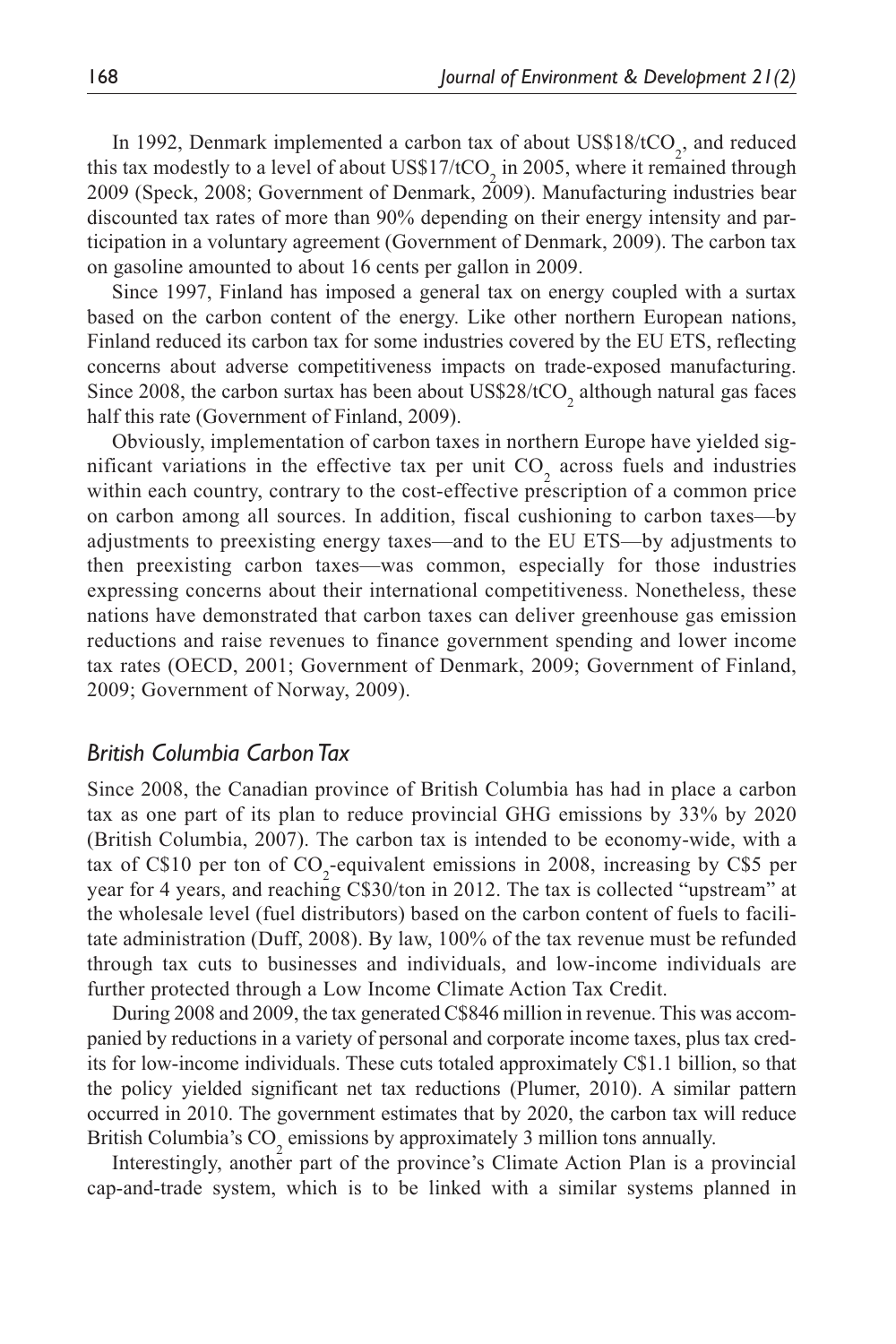California (under Assembly Bill 32), Ontario, and Quebec through the Western Climate Initiative. The province's plans have not addressed how the carbon tax and cap-and-trade system will be coordinated.<sup>22</sup>

### *Alberta Tradable Carbon Performance Standard*

In 2007, the Canadian province of Alberta designed a market-based policy to reduce the carbon intensity of its large sources of greenhouse gas emissions. This program established a rate-based performance standard for emission sources exceeding 100,000 metric tons of  $CO_2$  annually. Building on emission inventories dating to 2003, each large source covered by the program was required to reduce the emission intensity of its production 12% below a base year intensity drawn from the 2003-2006 period.<sup>23</sup> The program covers about 100 sources from the power sector, pulp and paper, cement, and fertilizer industries, and oil sands development. The unit of measure is emissions of  $CO<sub>2</sub>$  per unit of physical production from that industry, for example, per barrel of oil from oil sands development (Sass, 2010).

Covered firms have four options for complying with the performance standard. First, they can reduce the emission intensity of production to meet the standard. Second, they may purchase credits from other covered firms with emission intensities below the standard. Third, they may purchase Alberta-based emission offset credits through an emission-reduction credit program. Finally, they may pay the provincial government C\$15 for every metric ton they exceed the standard by, which serves as a safety valve on the cost of compliance with the program (Province of Alberta, 2008).

In 2010, covered sources employed all four options to comply with the performance standard. These sources reduced their emissions relative to baseline by about 2.7 million tons of  $CO_2$  (with a majority of this effort traded from low mitigation cost facilities to high mitigation cost facilities), purchased about 3.9 million tons emission offset credits, and satisfied the remaining 4.7 million ton emission reduction obligation through the C\$15/tCO<sub>2</sub> safety valve. This last option generated about C\$70 million of revenue directed to the Climate Change and Emissions Management Fund, which invests in emission-lean technologies and projects (Province of Alberta, 2011).

# **International Coordination of Carbon Pricing Policies**

Climate change is truly a global commons problem: the location of greenhouse gas emissions has no effect on the global distribution of damages. Hence free-riding problems plague unilateral and multilateral approaches. Furthermore, nations will not benefit proportionately from greenhouse gas mitigation policies. Thus mitigation costs are likely to exceed direct benefits for virtually all countries. Cost-effective international policies insuring that countries get the most environmental benefit out of their mitigation investments—will help promote participation in an international climate policy regime.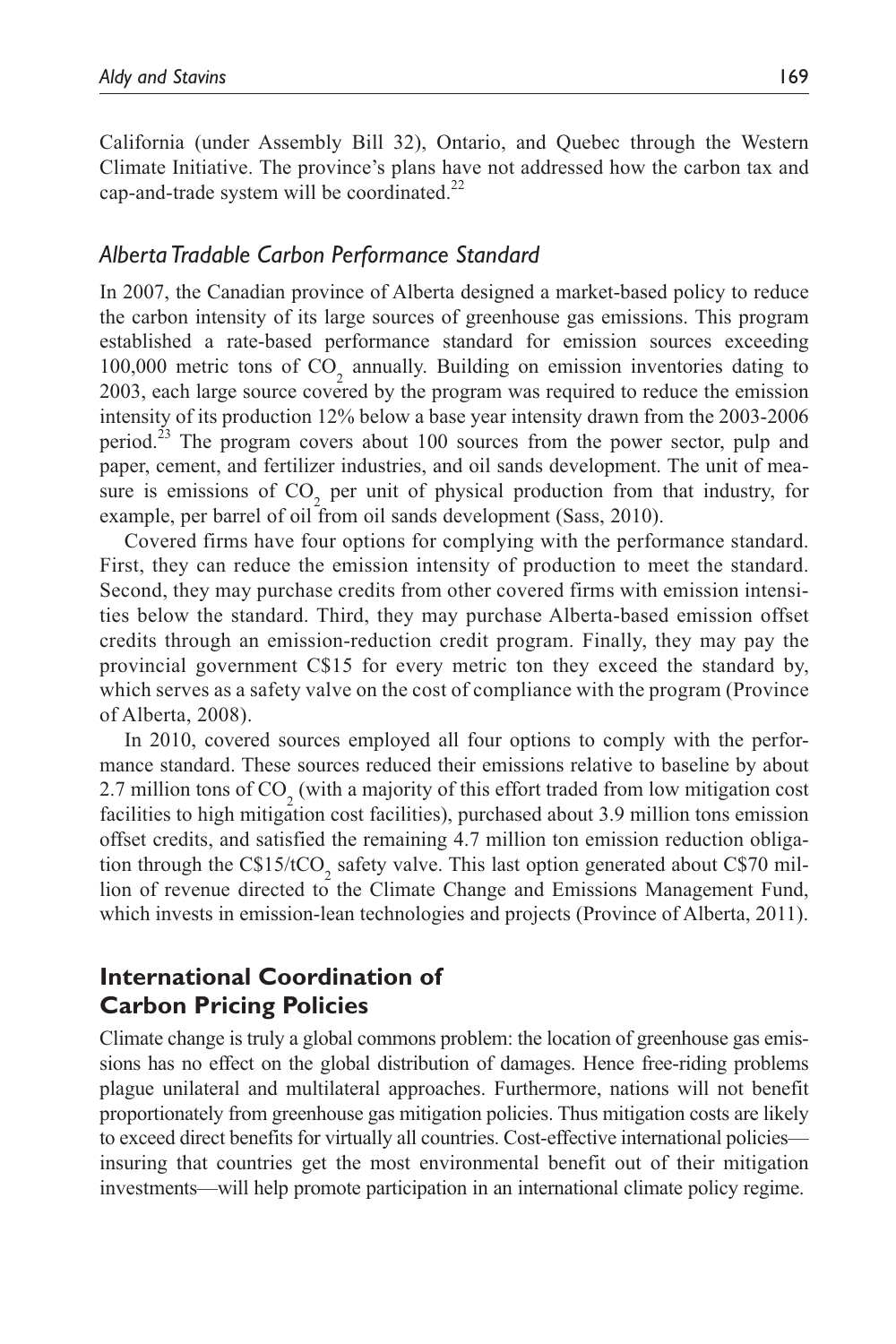In principle, internationally employed market-based instruments can achieve overall cost effectiveness. Three basic routes stand out. First, countries could agree to apply the same tax on carbon (*harmonized domestic taxes*) or adopt a *uniform international tax*. Second, the international policy community could establish a system of *international tradable permits*—effectively a nation-state level cap-and-trade program. In its simplest form, this represents the Kyoto Protocol's Annex B emission targets and the Article 17 trading mechanism. Third, a more decentralized system of internationally linked domestic capand-trade programs could ensure internationally cost-effective emission mitigation.

## *International Taxes and Harmonized Domestic Taxes*

In principle, a carbon tax could be imposed on nation states by an international agency. The supporting agreement would have to specify both tax rates and a formula for allocating the tax revenues. Cost-effectiveness would require a uniform tax rate across all countries. It is unclear, however, what international agency could impose and enforce such a tax, and so an alternative more frequently considered has been a set of harmonized domestic carbon taxes (Cooper, 2010). In this case, an agreement would stipulate that all countries are to levy the same domestic carbon taxes and retain their revenues.

The uniformity of tax rates is necessary for cost-effectiveness. But some developing countries may argue that the resulting distribution of costs does not conform to principles of distributional equity and call for significant resource transfers. Under a harmonized tax system, an agreement could include fixed lump-sum payments from developed to developing countries, and under an international tax system, an agreement could specify shares of the total international tax revenues that go to participating countries.

As an alternative to these explicit transfers, developed countries could commit to constrain the use of their tax revenues in ways that produce global benefits. For example, carbon tax revenues in developed countries could, in part, finance major research and development programs on zero-carbon technologies and adaptation efforts in developing countries, while developing countries could freely use their tax revenues in ways that best facilitate their development.

In some developing countries reluctant to implement a carbon tax, an initial costeffective contribution to combat climate change could take the form of reducing fossil fuel subsidies. For example, a developing country cutting a petrol subsidy equal to 10% of its price is approximately equivalent to a rich country imposing a carbon tax on petrol that raises its price 10%. Well-planned, broad fossil fuel price reforms in a developing country could deliver substantial emission mitigation just as a carbon tax in a developed country (IEA, 2010). The energy prices are higher in both countries, providing the incentive to invest in energy-efficient technologies and nonfossil energy sources, but the relative prices remain unchanged, so that energyintensive firms do not face the incentive to relocate to the developing country.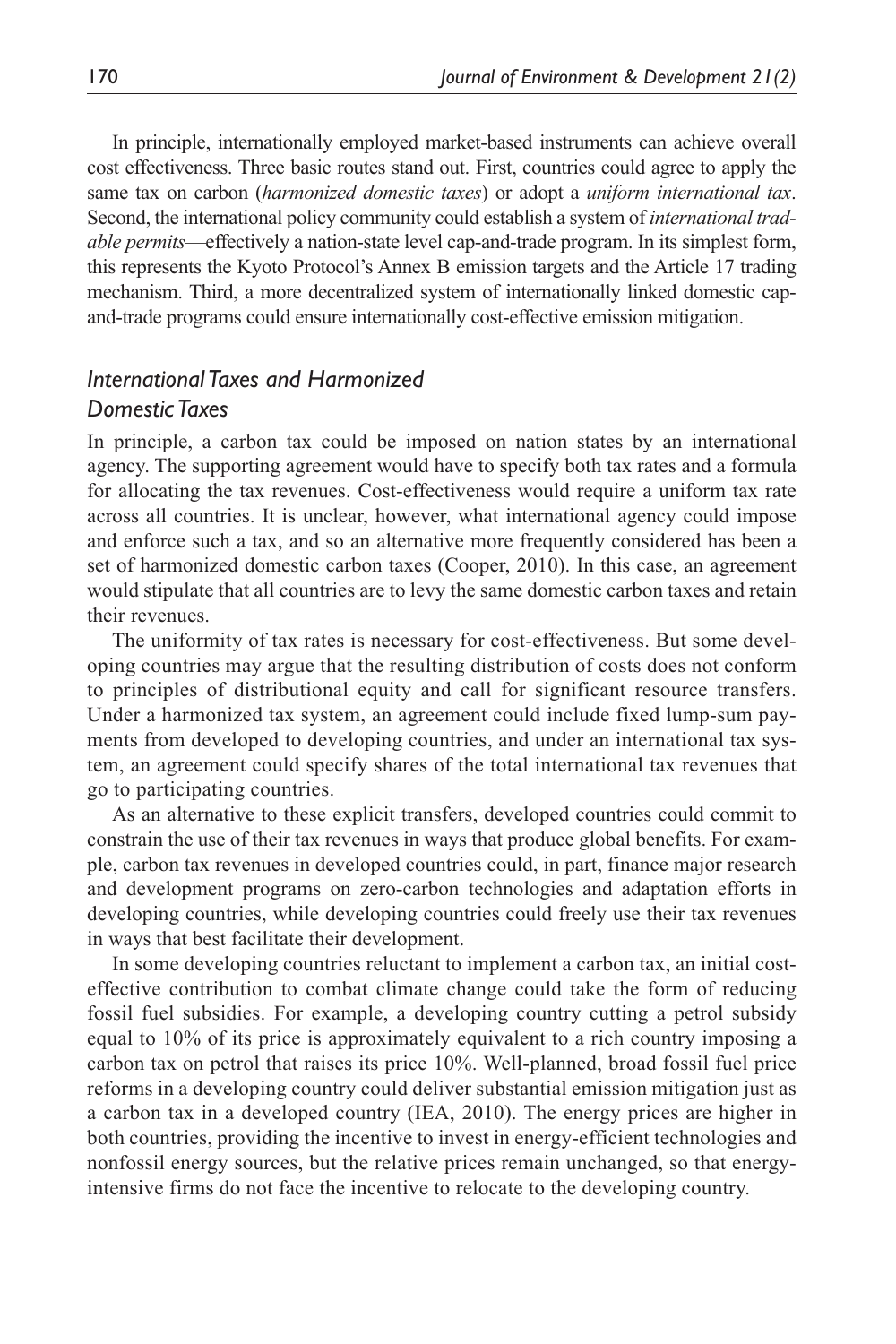Lowering energy subsidies can free up government revenues that could be directed to other beneficial uses and improve the allocation of resources in the economy to promote faster economic growth. Of course, some energy subsidies in developing countries address pressing, basic energy needs, and efforts to combat climate change may need to account for these social objectives.

## *International Tradable Permits: Cap-and-Trade and Emission-Reduction-Credits*

Under an international tradable permit scheme, all participating countries would be allocated permits for "net emissions," that is, emissions minus sequestration. A permit would define a right to emit a given volume over some time period, such as a year. In each period, countries would be free to buy and sell permits on an international exchange.

Initial permit allocations could reflect a variety of criteria, such as previous emissions, gross domestic product, population, and fossil fuel production. Whatever the initial allocation, subsequent trading can, in theory, lead to a cost-effective outcome (Montgomery, 1972), if transaction costs are not significant (Stavins, 1995). This potential for pursuing distributional objectives while assuring cost-effectiveness is an important attribute of the tradable permit approach.

Providing large initial permits to developing countries (for reasons of distributional equity) implies that they would sell permits primarily to developed countries. Since permit prices represent an implicit tax on all participating countries, the terms of trade within the coalition for countries with the same carbon intensities in production would remain unaffected. From a distributional point of view, developing countries would receive compensation, whereas developed countries would have to pay for their own emission abatement and for permit purchases from abroad to cover the balance of their emissions (Olmstead & Stavins, 2012).

An important obstacle to the successful operation of such a system is that by its very nature, the trading would be among nations (Hahn & Stavins, 1999). Nationstates are hardly simple cost-minimizers, like private firms, so there is no reason to anticipate that competitive pressures would lead to equating of marginal abatement costs across countries. The system would not have the cost-effectiveness property ordinarily associated with a domestic tradable permit system among firms. Even if nations were cost-minimizers, they do not have sufficient information about the marginal abatement costs of firms within their jurisdiction to define their own aggregate marginal costs. The notion of a simple trading program among countries may be more of a metaphor than a practical policy.

If every country participating in such a system were to devolve the tradable permits to firms within its jurisdiction, that is, if each country instituted a domestic tradable permit system as its means of achieving its national target, then the trading could be among firms, not governments, both within countries and internationally (Hahn & Stavins, 1999). Such a system could indeed be cost-effective. In the near term, this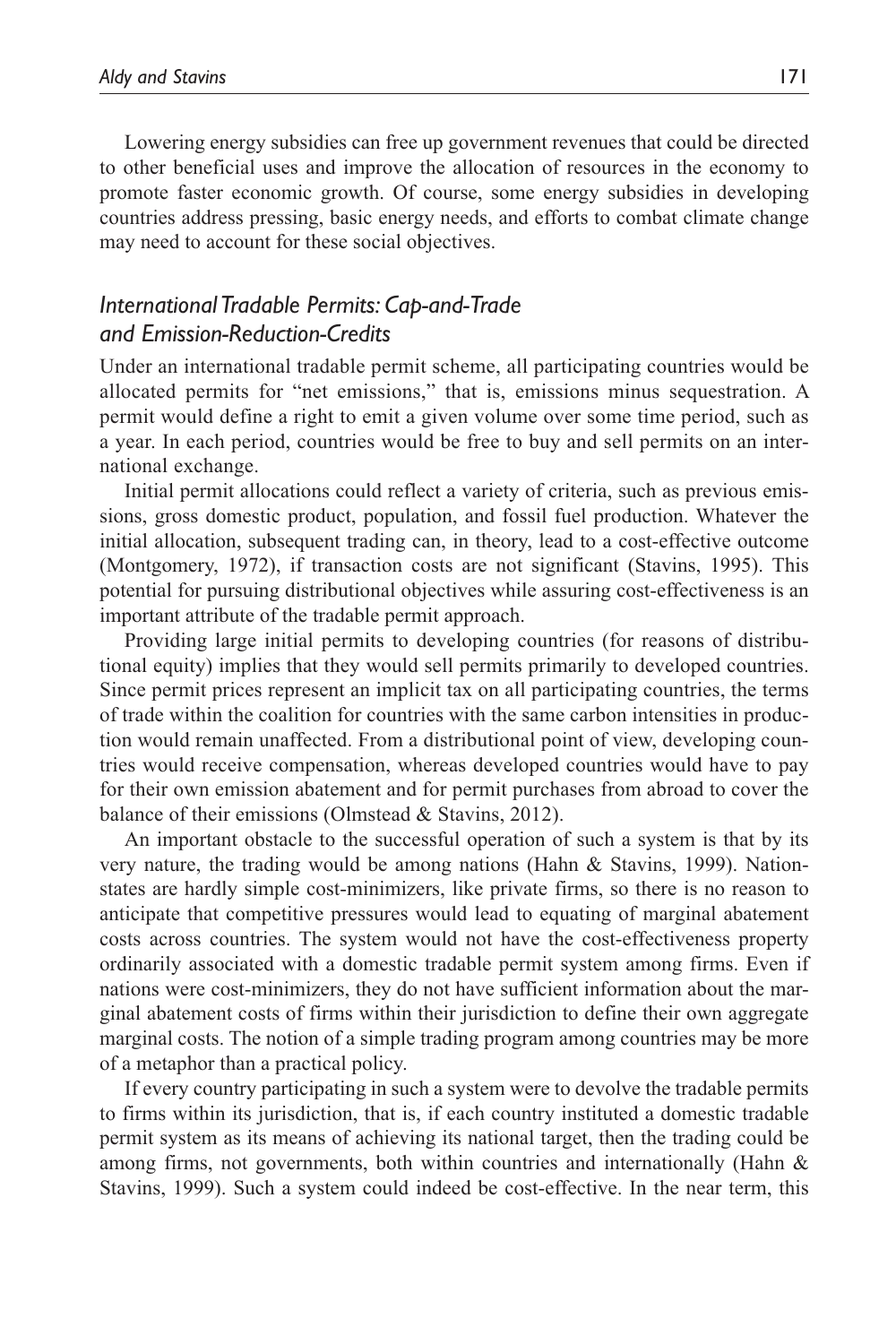trading system could be integrated with an emission-reduction-credit system, such as the CDM, for countries that do not take on emission caps.

The current design of the CDM does not secure all low-cost mitigation opportunities in developing countries. The project basis for credits under the CDM increases transaction costs and excludes policy reforms that undermine the cost-effectiveness of the mechanism. Modifying the CDM along several lines could improve its costeffectiveness, increase the investment in low-carbon technologies in developing countries, and address concerns about whether CDM activities truly reflect additional emission mitigation effort (Hall et al., 2010).

First, the CDM could be expanded to cover mitigation policies. Some of the potentially low-hanging fruit in developing countries—from reducing energy subsidies to designing and enforcing building codes—do not neatly fall within a "project" under the CDM. A policy-oriented CDM could deliver price signals to a greater share of a developing country's economy that can yield more emission mitigation and reduce the potential for emission leakage. This could also serve as a mechanism for transfers to developing countries that pursue a carbon tax. The obvious challenge lies in setting baseline emissions to assess the emission reduction benefits for any given policy. This effort may be substantial, but when spread over all of the potential emission reductions, the transaction costs may be minor in comparison to the costs of a project-based approach resulting in the same abatement.

Second, the CDM could be expanded to cover sectors as an alternative to projects. A sectoral CDM could establish emission baselines for entire sectors (such as the power sector or the steel sector), and allow countries to implement mitigation policies in those sectors to generate credits. Integrating these policies into the international regime—such as pegging a sectoral carbon tax to the international tradable permit price, or implementing a sectoral cap-and-trade system linked to the international regime—could promote cost-effectiveness. Focusing on the most energyintensive sectors could also address concerns about competitiveness and emission leakage in developed countries. It would also provide developing countries with the experience to inform their consideration of taking on broader emission or policy commitments in future agreements.<sup>24</sup>

#### *Decentralized, Bottom-Up Architectures*

Cap-and-trade systems seem to have emerged as the preferred national and regional instrument for reducing emissions of greenhouse gases throughout much of the industrialized world, and the CDM has developed a substantial constituency, despite concerns about its performance. Because linkage between tradable permit systems (that is, unilateral or bilateral recognition of allowances from one system for use in another) can reduce compliance costs and improve market liquidity, there is great interest in linking cap-and-trade systems with each other.

There are not only benefits but also concerns associated with various types of linkages (Jaffe, Ranson, & Stavins, 2010). A major concern is that when two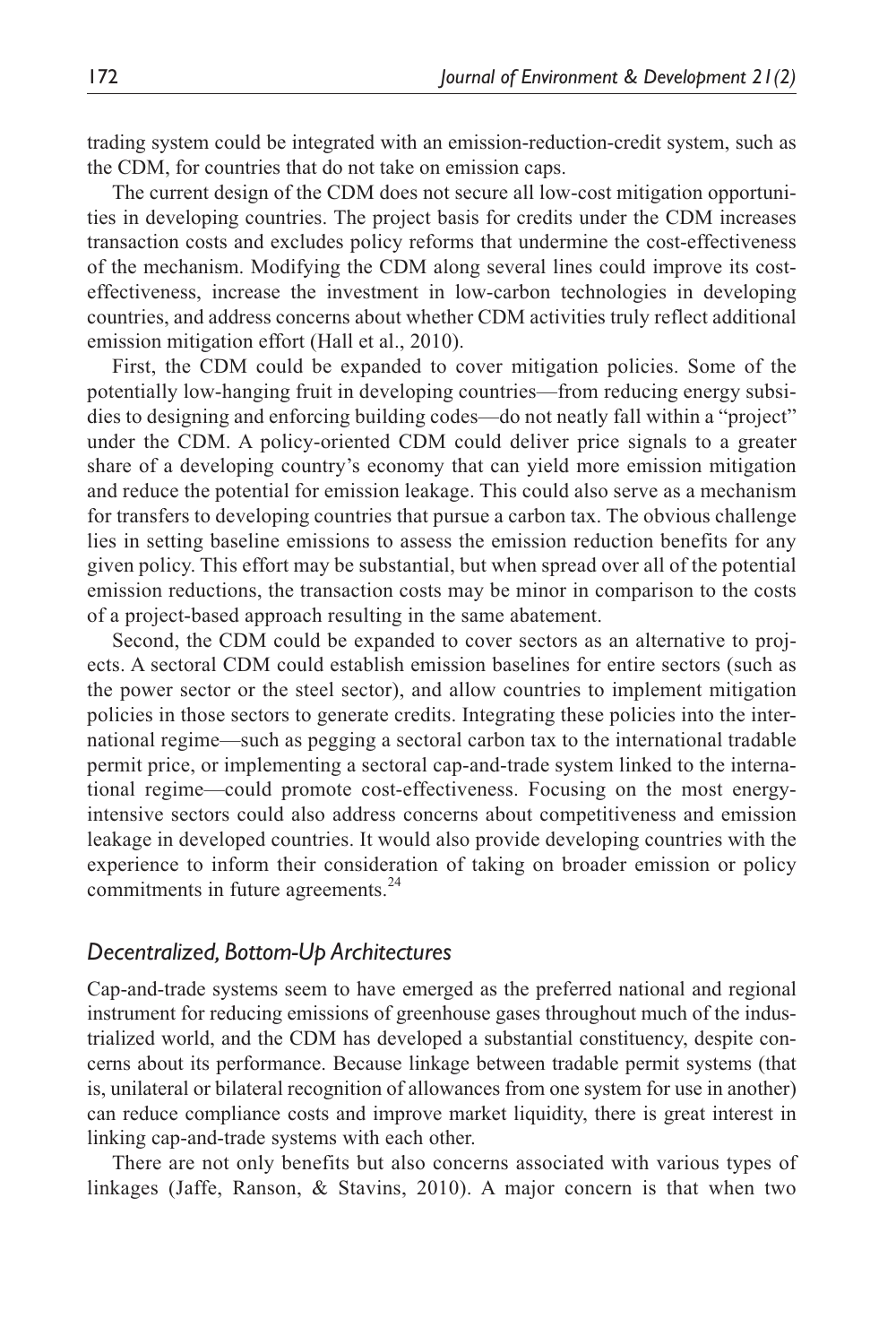cap-and-trade systems are directly linked (that is, allow bilateral recognition of allowances in the two jurisdictions), key cost-containment mechanisms, such as safety valves, are automatically propagated from one system to the other. Because some jurisdictions (such as the European Union) are opposed to the notion of a safety valve, whereas other jurisdictions (such as the United States) seem very favorably predisposed to the use of a safety valve, challenging harmonization would be required.

This problem can be avoided by the use of indirect linkage, whereby two capand-trade systems accept offsets from a common emission-reduction-credit system, such as the Clean Development Mechanism. As a result, the allowance prices of the two cap-and-trade systems converge (as long as the ERC market is sufficiently deep), and all the benefits of direct linkage are achieved (lower aggregate cost, reduced market power, decreased price volatility), but without the propagation from one system to another of cost-containment mechanisms. Such indirect linkage may already be evolving as a key element of the de facto post-2012 international climate policy architecture.

Despite the apparent current popularity of cap-and-trade as a national policy approach in many parts of the world, in reality, there are a variety of policy instruments both market based and conventional command-and-control—that countries can employ to reduce their GHG emissions. Hence it is important to ask whether a diverse set of heterogeneous national, subnational, or regional climate policy instruments can be linked in productive ways. The basic answer is that such a set of instruments can be linked, but the linkage is considerably more difficult than it is with a set of more homogeneous tradable permit systems (Hahn & Stavins, 1999). In fact, the basic approach behind emission reduction credit systems such as the CDM and Joint Implementation (JI) can be extended to foster linkage opportunities among diverse policy instruments, including cap-and-trade, taxes, and certain regulatory systems (Metcalf & Weisbach, 2010).

Another form of coordination can be unilateral instruments of economic protection, that is, border adjustments. In the case of a national carbon tax, this would take the form of a tax on imports that was equivalent to the implicit tax on the same domestically produced goods. In the case of a cap-and-trade system, this would take the form of an import-allowance-requirement. Such border adjustments are found as part of most existing, planned, and proposed national climate policies.

## **The Future of Carbon Pricing**

The political responses to possible market-based approaches to climate policy in most countries have been and will continue to be largely a function of issues and structural factors that transcend the scope of environmental and climate policy. Because a truly meaningful climate policy—whether market based or conventional in design—will have significant impacts on economic activity in a wide variety of sectors (because of the pervasiveness of energy use in a modern economy) and in every region of a country, it is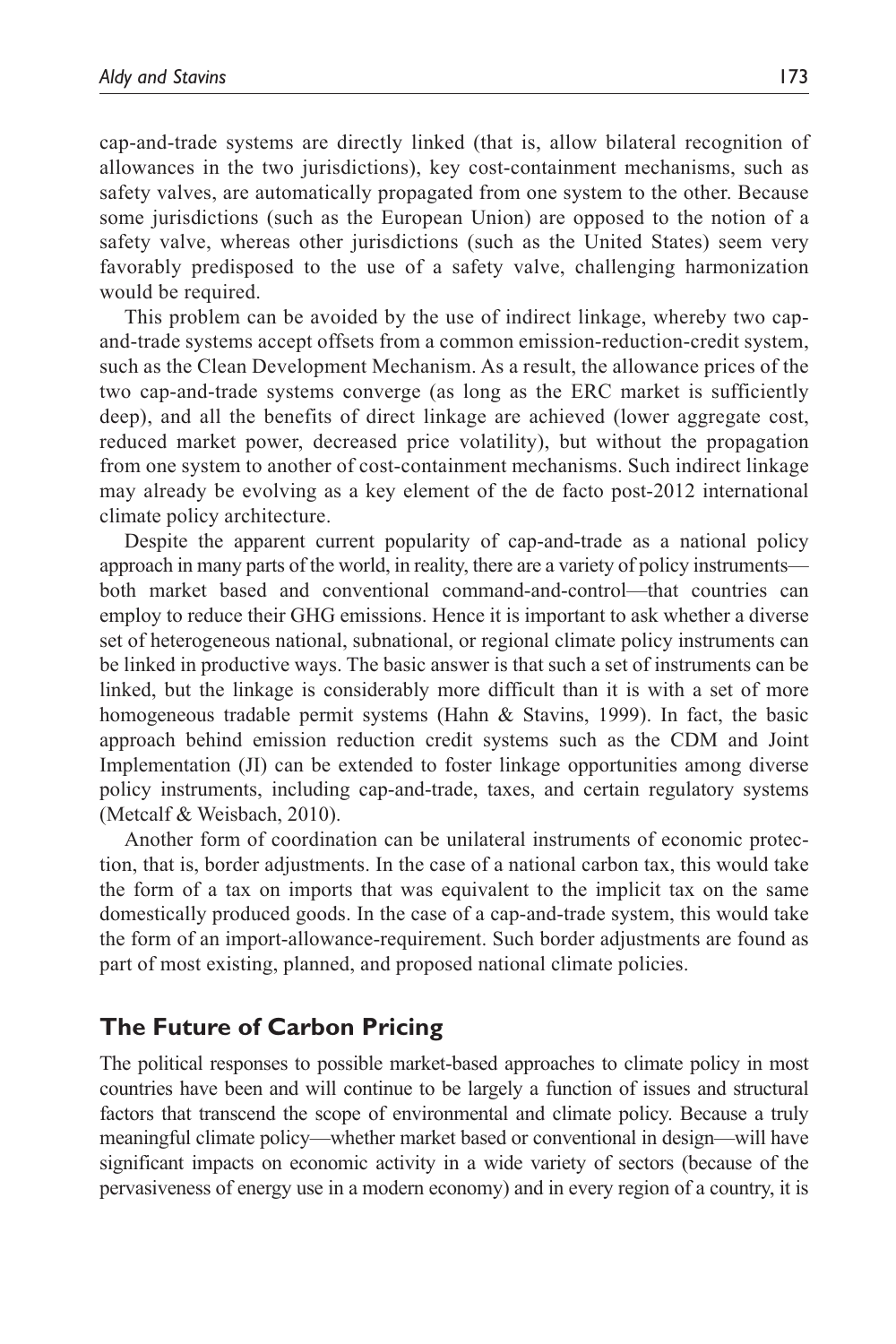not surprising that proposals for such policies bring forth significant opposition, particularly during difficult economic times.

In the United States, political polarization—which began some four decades ago, and accelerated during the economic downturn—has decimated what had long been the key political constituency in the Congress for environmental (and energy) action, namely, the middle, including both moderate Republicans and moderate Democrats (Stavins, 2011). Whereas Congressional debates about environmental and energy policy had long featured regional politics, they are now fully and simply partisan. In this political maelstrom, the failure of cap-and-trade climate policy in the U.S. Senate in 2010 was essentially collateral damage in a much larger political war.

It is possible that better economic times will reduce the pace—if not the direction of political polarization. Furthermore, it is also possible that the ongoing challenge of large budgetary deficits in many countries will increase the political feasibility of new sources of revenue. When and if this happens, consumption taxes (as opposed to traditional taxes on income and investment) could receive heightened attention, and primary among these might be energy taxes, which can be significant climate policy instruments, depending on their design.

It is much too soon to speculate on what the future will hold for the use of marketbased policy instruments for climate change. It is conceivable that two decades of relatively high receptivity in the United States, Europe, and other parts of the world to cap-and-trade and offset mechanisms will turn out to be no more than a relatively brief departure from a long-term trend of reliance on conventional means of regulation. On the other hand, it is also possible that the recent tarnishing of cap-and-trade in U.S. political dialogue will itself turn out to be a temporary departure from a longterm trend of increasing reliance on market-based environmental policy instruments. It is too soon to say.

#### **Declaration of Conflicting Interests**

The authors declared no potential conflicts of interest with respect to the research, authorship, and/or publication of this article.

#### **Funding**

The authors received no financial support for the research, authorship, and/or publication of this article.

#### **Notes**

- 1. In the developing country context, refer to Coria and Sterner (2010) and Coria, Löfgren, and Sterner (2010) for an assessment of air pollutant emission trading in Chile.
- 2. Where market-based policy instruments have been employed, they have typically complimented rather than substituted for command-and-control regulations. Green taxes have been employed in some contexts for the purpose of raising revenue, with little concern for their impacts on environmental outcomes. The OECD (2001) provides an assessment of environmental taxes in a variety of pollution contexts. Beyond the OECD, Máca, Melichar, and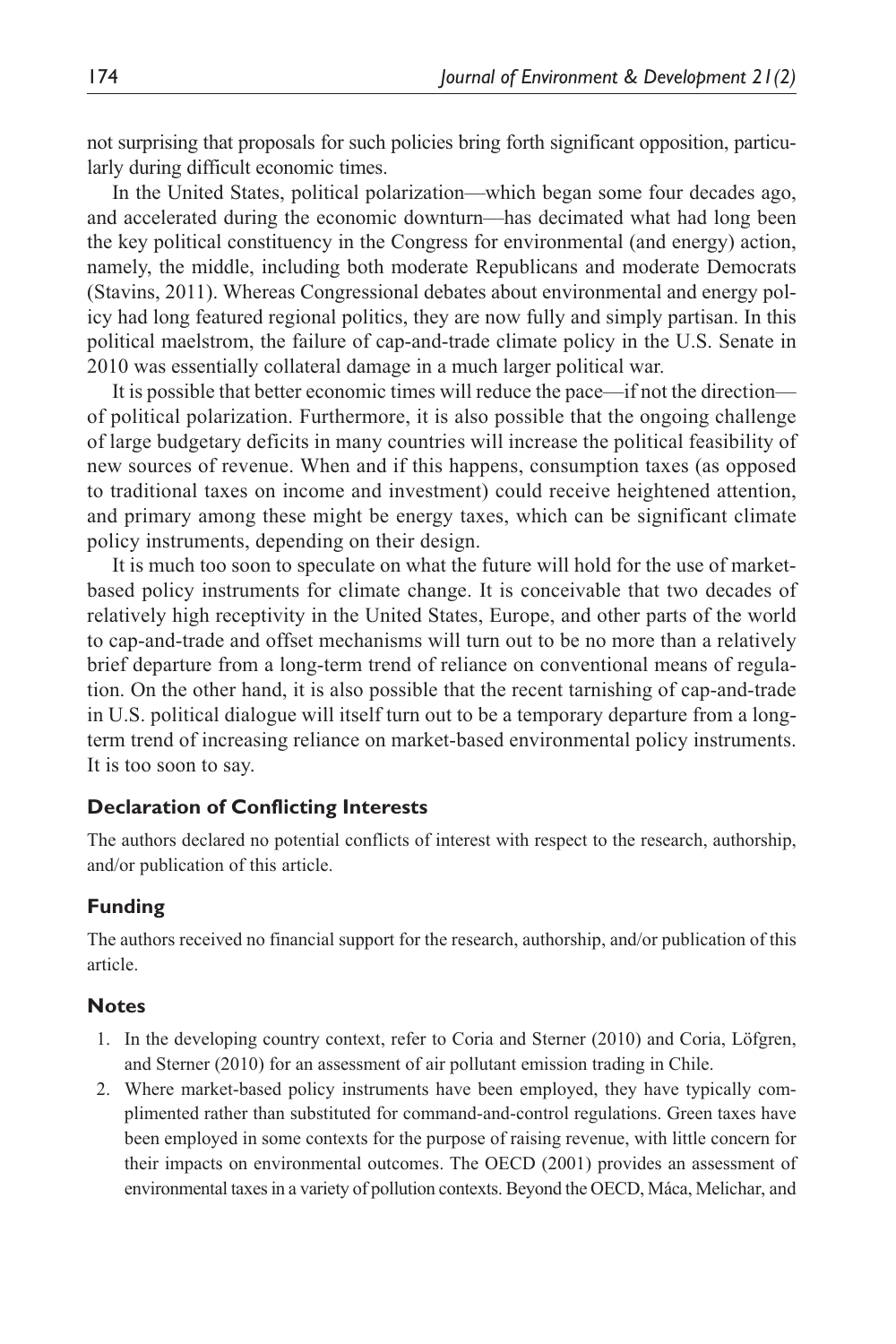Ščasný (in press) evaluate environmental taxes and subsidies in central and eastern European countries, Cao, Ho, and Jorgenson (2009) assess green taxes in China, and Blackman (2010) and Sterner and Coria (2012) review a variety policy instruments in developing countries.

- 3. However, in special cases where emission monitoring and enforcement is particularly costly—such as for methane emissions in agriculture—a standards-based approach may be appropriate.
- 4. Similar approaches could be undertaken to promote biological sequestration in forestry and agriculture and potentially emission-reduction projects ("offsets") in other countries. See discussion of Emission Reduction Credit programs below.
- 5. From a political perspective, environmentalists have expressed concerns about "emission certainty," as an alternative to "cost certainty." From an economic welfare perspective, cost certainty is more important than emission certainty if the slope of estimated marginal abatement costs is relatively steeper than the slope of estimated marginal benefits of abatement (Pizer, 2002; Weitzman, 1974).
- 6. The 21 "member economies" of APEC (Asia-Pacific Economic Cooperation) are Australia, Brunei, Canada, Chile, China, Hong Kong, Indonesia, Japan, Korea, Malaysia, Mexico, New Zealand, Papua New Guinea, Peru, Philippines, Russia, Singapore, Taipei, Thailand, United States, and Viet Nam.
- 7. Refer to Badiani, Jessoe, and Plant (in press) for a detailed discussion of electricity subsidies in the agricultural sector in India.
- 8. The G20 agreement permits exclusion for subsidies that are explicitly targeted to lowincome households. For example, the U.S. government has indicated that it considers the Low Income Home Energy Assistance Program to be exempt from the subsidy elimination commitment for this reason.
- 9. In addition to the EU ETS and the New Zealand cap-and-trade system, the Japanese Voluntary Emissions Trading System has operated since 2006, and Norway operated its own emissions trading system for several years before joining the EU ETS in 2008. Legislation to establish cap-and-trade systems is under debate in Australia (combined with a carbon tax for an initial 3-year period) and in the Canadian provinces of Ontario and Quebec. Japan is considering a compulsory emissions trading system.
- 10. The EU ETS covers all 27 member states plus Iceland, Liechtenstein, and Norway.
- 11. This is the first commitment period of the Kyoto Protocol, 2008-2012.
- 12. In May of 2011, New Jersey Governor Chris Christie announced that his state would withdraw from the system.
- 13. In addition to RGGI, other regional and state efforts to limit GHGs in the United States have begun. One of the most prominent is California's enactment of the Global Warming Solutions Act of 2006, which set a statewide GHG emissions limit for 2020 equal to California's 1990 emissions level. In 2008, the California Air Resources Board proposed the use of a cap-and-trade program as a primary policy for achieving this target. The cap initially would cover electric generators and large industrial facilities, and its scope would later be expanded to include smaller facilities and the transportation sector. The cap-andtrade system is scheduled to commence operations in 2012.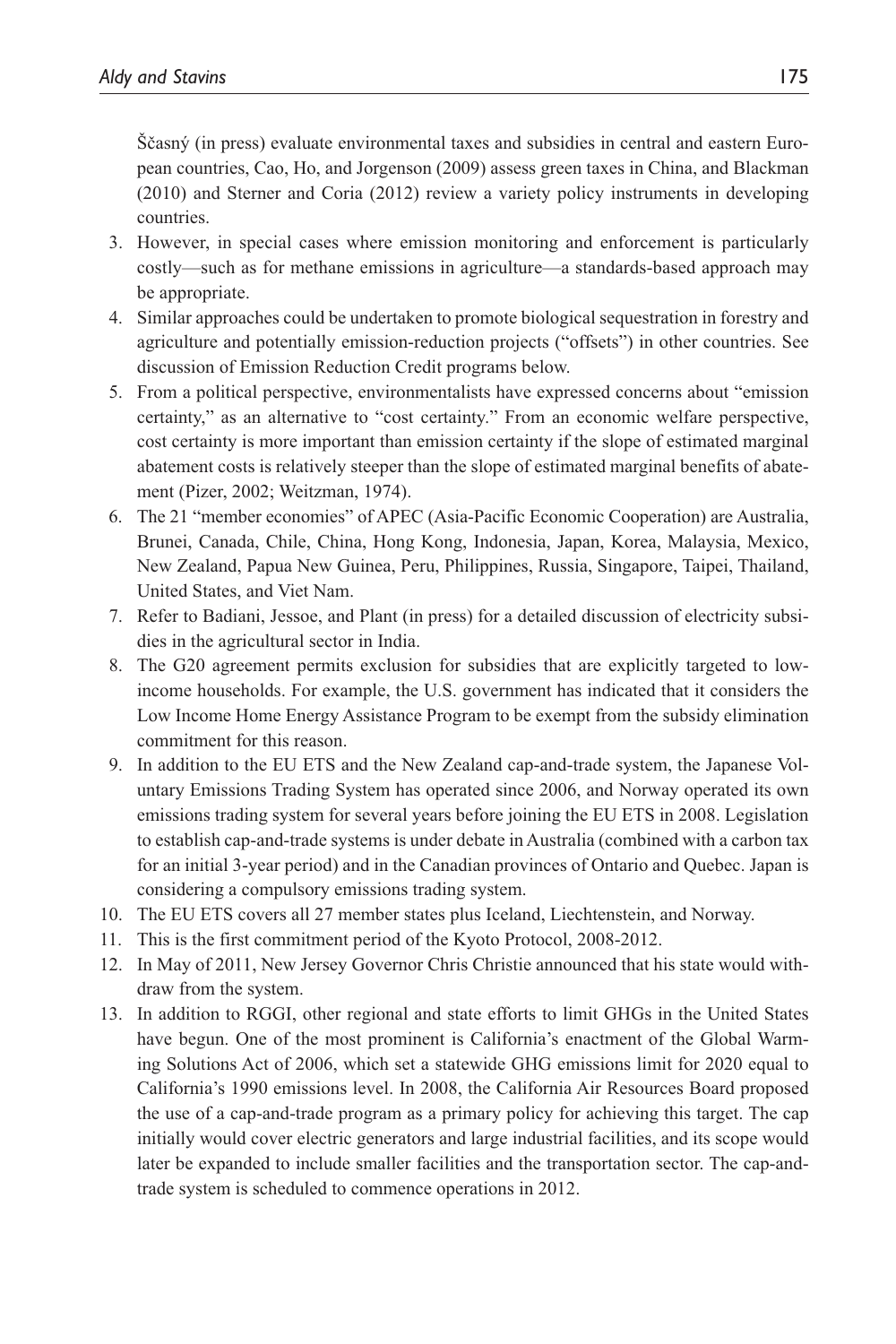- 14. Allowance prices have reflected these realities, falling from approximately US\$3 per ton of CO2 at the first auction in September, 2008, to the floor price of US\$1.89 per ton in 2011.
- 15. Three states have used some of their auction revenue to help balance their overall state budgets.
- 16. See http://www.climatechange.govt.nz/emissions-trading-scheme/
- 17. Parties include 37 industrialized countries and emerging market economies of central and eastern Europe. Like the CDM, Joint Implementation (JI) was established as a project-based flexibility mechanism under the Kyoto Protocol. Unlike the CDM, JI applies to emission reduction projects carried out in an Annex I country (the host country) that has a national emissions target under the Protocol. JI projects generate credits, referred to as emission reduction units (ERUs), which can be used to cover increased emissions in other countries.
- 18. These are CO2, methane, nitrous oxide, hydrofluorocarbons, perfluorocarbons, and sulfur hexafluoride.
- 19. Note that carbon sequestration projects of forestation and reduced deforestation are not included in the CDM under the Kyoto Protocol's first commitment period, 2008-2012.
- 20. All carbon taxes reported in this subsection are in 2009 U.S. dollars, based on market exchange rates.
- 21. Greenhouse gas emissions in the offshore oil sector, representing 24% of the nation's emissions, are covered by both a (lower) carbon tax and the emission trading scheme (Government of Norway, 2009).
- 22. An important issue for national and subnational climate policies is the potential for interactions some problematic and some positive—among overlapping policy instruments. On this, see McGuinness and Ellerman (2008); Fischer and Preonas (2010); Levinson (2010); Goulder and Stavins (2011); and Organization for Economic Cooperation and Development (2011).
- 23. New sources covered by the program initially bear less stringent performance standards that converge to the 12% objective over time (Province of Alberta, 2007).
- 24. Such an approach could be superior to some calls for sectoral policies that effectively set industry-specific performance standards common across participating developed and developing countries. This standard approach establishes walls between sectors that can increase the total mitigation cost for any given emission goal and eliminates opportunities to raise revenues, either through a carbon tax or an allowance auction, to benefit other social objectives.

#### **References**

- Aldy, J. E. (2011). *Promoting clean energy in the American power sector* (The Hamilton Project Discussion Paper 2011-04). Washington, DC: The Hamilton Project.
- Aldy, J. E., & Pizer, W. A. (2011, December). *Competitiveness impacts of climate change mitigation policies* (National Bureau of Economic Research Working Paper no. 17705). Cambridge, MA: National Bureau of Economic Research.
- Badiani, R., Jessoe, K., & Plant, S. (in press). Development and environmental implications of agricultural electricity subsidies in India. *Journal of Environment and Development*.
- Beaton, C., & Lontoh, L. (2010). *Lessons learned from Indonesia's attempts to reform fossil-fuel subsidies*. Winnipeg, Manitoba, Canada: International Institute for Sustainable Development.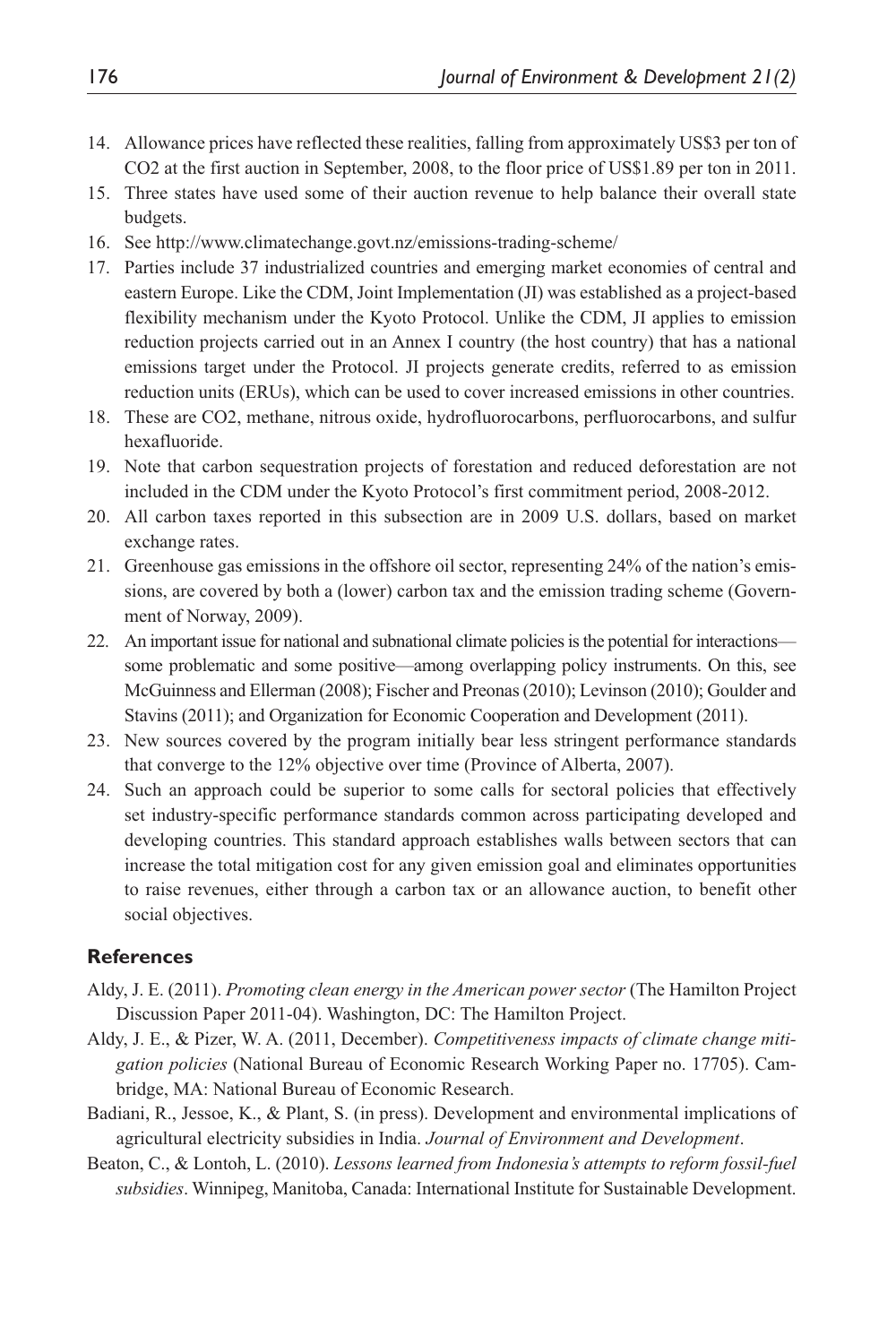- Blackman, A. (2010). Alternative Pollution Control Policies in Developing Countries. *Review of Environmental Economic Policy, 4*, 234-253.
- Bodansky, D. (2011). *W[h]ither the Kyoto Protocol? Durban and beyond*. Policy Brief, Harvard Project on Climate Agreements, Belfer Center for Science and International Affairs, Harvard Kennedy School.
- Brainard, L., & Sorking, I. (Eds.). (2009). *Climate change, trade, and competitiveness: Is a collision inevitable?* Washington, DC: Brookings Institution Press.
- British Columbia. (2007). *Climate action plan*. Vancouver, British Columbia, Canada.
- Bruvoll, A., & Larsen, B. M. (2004). Greenhouse gas emissions in Norway: Do carbon taxes work? *Energy Policy, 32*, 493-505.
- Burtraw, D., Kahn, D., & Palmer, K. (2005). CO<sub>,</sub> allowance allocation in the regional green*house gas initiative and the effect on electricity investors* (Discussion Paper CP 05-55). Washington, DC: Resources for the Future.
- Cao, J., Ho, M., & Jorgenson, D. (2009). The local and global benefits of green tax policies in China. *Review of Environmental Economics and Policy, 3*, 189-208.
- Carlson, C., Burtraw, D., Cropper, M., & Palmer, K. (2000).  $SO_2$  control by electric utilities: What are the gains from trade? *Journal of Political Economy, 108*, 1292-326.
- Coady, D., Gillingham, R., Ossowski, R., Pietrowski, J., Tareq, S., & Tyson, J. (2010). *Petroleum product subsidies: Costly, inequitable, and rising* (IMF Staff Position Note SPN/10/05). Washington, DC: International Monetary Fund.
- Convery, F., & Redmond, L. (2007). Market and price developments in the european union emissions trading scheme. *Review of Environmental Economics and Policy, 1*, 66-87.
- Cooper, R. N. (2010). The case for charges on greenhouse gas emissions. In J. E. Aldy & R. N. Stavins (Eds.), *Post-Kyoto international climate policy: Implementing architectures for agreement* (pp. 151-178). New York, NY: Cambridge University Press.
- Coria, J., Löfgren, Å., & Sterner, T. (2010). Trade or not to trade: An analysis of trading schemes at the firm level. *Journal of Environmental Management, 91*, 2126-2133.
- Coria, J., & Sterner, T. (2010). Tradable permits in developing countries: Evidence from air pollution in Santiago, Chile. *Journal of Environment and Development, 19*, 145-170.
- Daugjberg, C., & Pedersen, A. B. (2004). New policy ideas and old policy networks: Implementing green taxation in Scandinavia. *Journal of Public Policy, 24*, 219-249.
- Duff, D. G. (2008). Carbon taxation in British Columbia. *Vermont Journal of Environmental Law, 10*, 85-105.
- Ellerman, A. D., & Buchner, B. K. (2007). The European Union emissions trading scheme: Origins, allocation, and early results. *Review of Environmental Economics and Policy, 1*(1), 66-87.
- Emissions Trading Scheme Review Panel. (2011). *Doing New Zealand's fair share: Emissions Trading Scheme Review 2011, Final Report*. Wellington, New Zealand: Ministry for the Environment.
- Fischer, C., & Preonas, L. (2010). Combining policies for renewable energy: Is the whole less than the sum of its parts? *International Review of Environmental and Resource Economics, 4*, 51-92.
- Frankel, J. (2010). Global environment and trade policy. In J. E. Aldy & R. N. Stavins (Eds.), *Post-Kyoto international climate policy: Implementing architectures for agreement* (pp. 493-529). New York, NY: Cambridge University Press.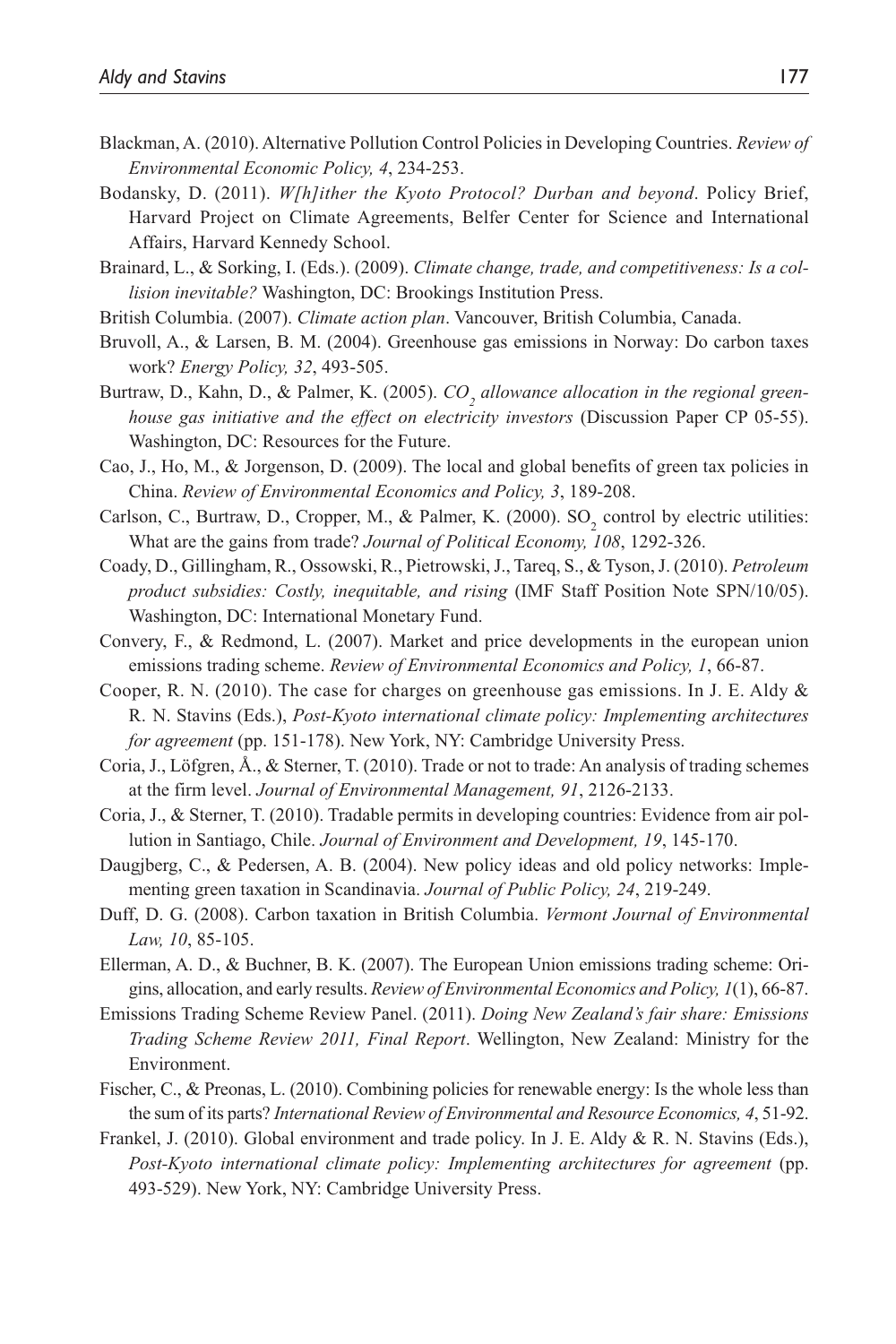- G20 Leaders. (2009, September 24-25). *Leaders' statement: The Pittsburgh Summit*. The third G-20 Summit in Pittsburgh, PA, USA.
- G20 Leaders. (2010a, June 26-27). *Annex: G20 initiative on rationalizing and phasing out inefficient fossil fuel subsidies, implementation strategies and timetables*. The fourth G-20 Summit in Toronto, Ontario, Canada.
- G20 Leaders. (2010b, November 11-12). *The G20 Seoul summit leaders' declaration*. The fifth G20 Summit in Seoul, Republic of Korea.
- Goulder, L. H. (1995, August). Environmental Taxation and the "Double Dividend": A reader's guide. *International Tax and Public Finance, 2*(2).
- Goulder, L. H., & Parry, I. W. H. (2008). Instrument choice in environmental policy. *Review of Environmental Economics and Policy, 2*, 152-174.
- Goulder, L. H., & Stavins, R. N. (2011). Challenges from state-federal interactions in U.S. climate change policy. *American Economic Review Papers and Proceedings, 101*, 253-257.
- Government of Denmark. (2009). *Denmark's Fifth National Communication on Climate Change*. Copenhagen, Denmark: Ministry of Climate and Energy.
- Government of Finland. (2009). *Finland's Fifth National Communication under the Framework Convention on Climate Change*. Helsinki, Finland: Ministry of the Environment and Statistics.
- Government of Norway. (2009). *Norway's Fifth National Communication under the Framework Convention on Climate Change*. Oslo, Norway: Norwegian Ministry of the Environment.
- Government of Sweden. (2009). *Sweden's Fifth National Communication on Climate Change*. Stockholm, Sweden: Ministry of the Environment.
- Hahn, R. W., & Stavins, R. N. (1999). *What has the Kyoto Protocol wrought? The real architecture of international tradeable permit markets*. Washington, DC: The AEI Press.
- Hahn, R. W., & Stavins, R. N. (in press). The effect of allowance allocations on cap-and-trade system performance. *Journal of Law and Economics*.
- Hall, D. S., Levi, M. A., Pizer, W. A., & Ueno, T. (2010). Policies for Developing Country Engagement. In J. E. Aldy & R. N. Stavins (Eds.), *Post-Kyoto international climate policy: Implementing architectures for agreement* (pp. 649-681). New York, NY: Cambridge University Press.
- Interagency Working Group on Social Cost of Carbon, U.S. Government. (2010). *Technical support document: Social cost of carbon for regulatory impact analysis under Executive Order 12866*. Washington, DC: Author.
- International Energy Agency. (2010). *World energy outlook 2010*. Paris, France: IEA.
- International Energy Agency. (2011). *World energy outlook 2011*. Paris, France: IEA.
- International Energy Agency, Organization of Petroleum Exporting Countries, Organisation for Economic Co-operation and Development, & World Bank. (2010, June 26-27). *Analysis of the scope of energy subsidies and suggestions for the G20 initiative* (June 16 version). Prepared for submission to the G-20 Summit Meeting, Toronto, Canada.
- Jaffe, J., Ranson, M., & Stavins, R. (2010). Linking tradable permit systems: A key element of emerging international climate policy architecture. *Ecology Law Quarterly, 36*, 789-808.
- Karpas, E., & Kerr, S. (2010). *Preliminary evidence on responses to the New Zealand forestry emissions trading scheme* (*Motu Working Paper* 11-09). Wellington, New Zealand: Motu Economic and Public Policy Research.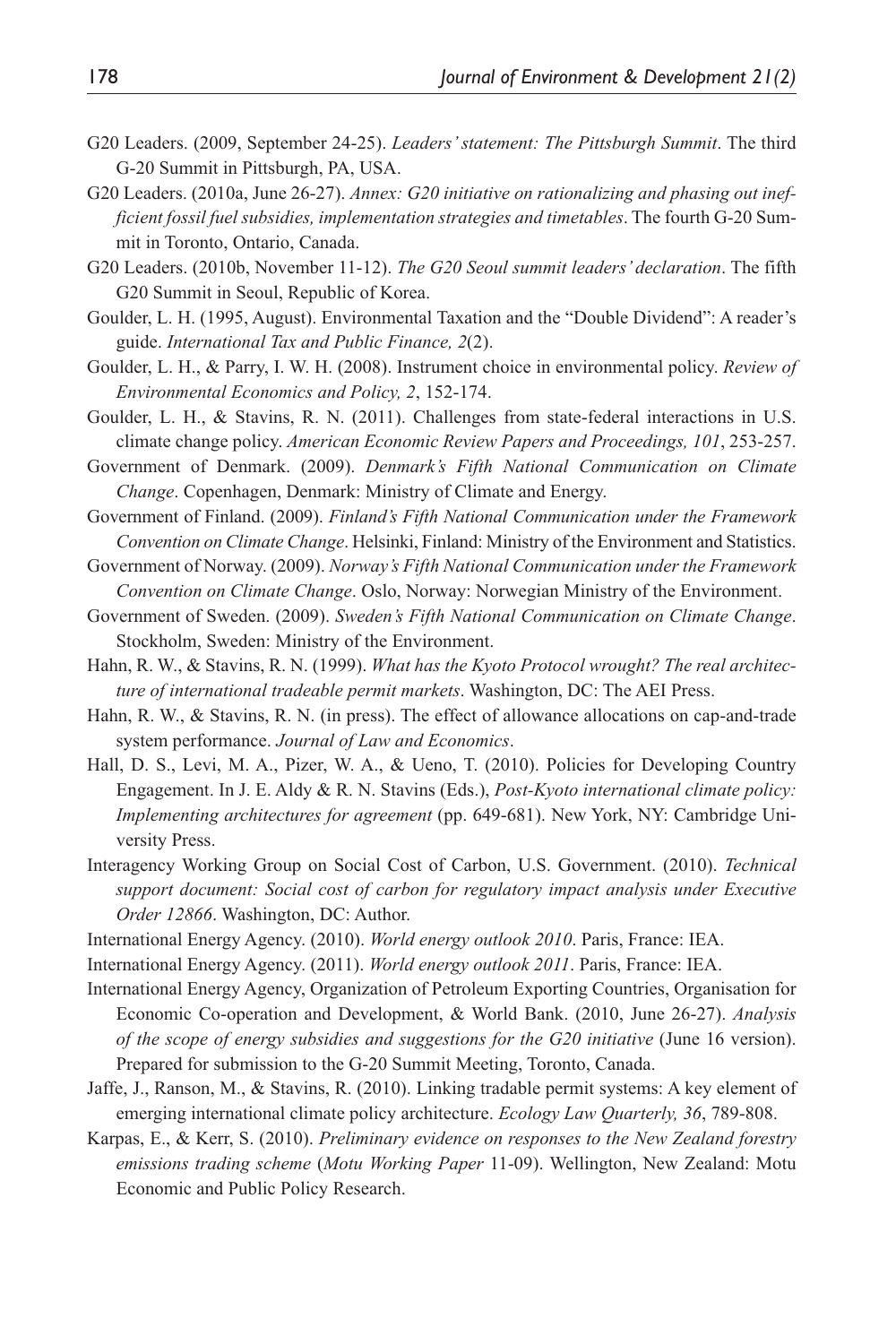- Kruger, J., Oates, W. E., & Pizer, W. A. (2007). Decentralization in the EU emissions trading scheme and lessons for global policy. *Review of Environmental Economics and Policy, 1*, 112-133.
- Levinson, A. (2010). *Interactions among climate policy regulations* (NBER Working Paper 16109). Cambridge, MA: National Bureau of Economic Research.
- Máca, V., Melichar, J., & Ščasný, M. (in press). *Internalization of external costs of energy generation in central and eastern European countries. Journal of Environment and Development*.
- Market Advisory Committee to the California Air Resources Board. (2007). *Recommendations for designing a greenhouse gas cap\_and\_trade system for California*. Sacramento, CA: California Environmental Protection Agency.
- McGuinness, M., & Ellerman, A. D. (2008). *The effects of interactions between federal and state climate policies* (Working Paper WP-2008-004). Cambridge: Massachusetts Institute of Technology Center for Energy and Environmental Policy Research.
- Metcalf, G. E. (2007). *A proposal for a U.S. carbon tax swap* (The Hamilton Project Discussion Paper 2007-12). Washington, DC: Brookings Institution.
- Metcalf, G. E., & Weisbach, D. (2010). *Linking policies when tastes differ: Global climate policy in a heterogeneous world* (Discussion Paper 2010-38). Cambridge, MA: Harvard Project on International Climate Agreements, Belfer Center for Science and International Affairs, Harvard Kennedy School.
- Montgomery, D. W. (1972). Markets in licenses and efficient pollution control programs. *Journal of Economic Theory, 5*, 395-418.
- Newell, R. G., Jaffe, A. B., & Stavins, R. N. (1999). The induced innovation hypothesis and energy-saving technological change. *Quarterly Journal of Economics, 114*, 941-975.
- Olmstead, S. M., & Stavins, R. N. (2012). Three key elements of post-2012 international climate policy architecture. *Review of Environmental Economics and Policy, 6*(2), 1-22.
- Organization for Economic Cooperation and Development. (2001). *Environmentally related taxes in OECD Countries: Issues and strategies*. Paris, France: Author.
- Organization for Economic Cooperation and Development. (2011). *Interactions between emission trading systems and other overlapping policy instruments*. Paris, France: Environment Directorate, OECD.
- Pizer, W. A. (2002). Combining price and quantity controls to mitigate global climate change. *Journal of Public Economics, 85*, 409-434.
- Plumer, B. (2010, July 27). B.C.'s carbon-tax experiment seems to be working. *New Republic*. Retrieved from http://www.tnr.com/blog/the-vine/76595/bcs-carbon-tax-experimentseems-be-working.
- Popp, D. (2002). Induced innovation and energy prices. *American Economic Review, 92*, 160-180.
- Province of Alberta. (2007). *Specified gas emitters regulation* (Alberta Regulation 139/2007). Edmonton, Alberta, Canada: Alberta Queen's Printer.
- Province of Alberta. (2008). *Alberta's 2008 climate change strategy*. Edmonton, Alberta, Canada: Ministry of Environment and Water.
- Province of Alberta. (2011). *2010 greenhouse gas emission reduction program results*. Edmonton, Alberta, Canada: Ministry of Environment and Water. Retrieved from http://environment.alberta.ca/03501.html